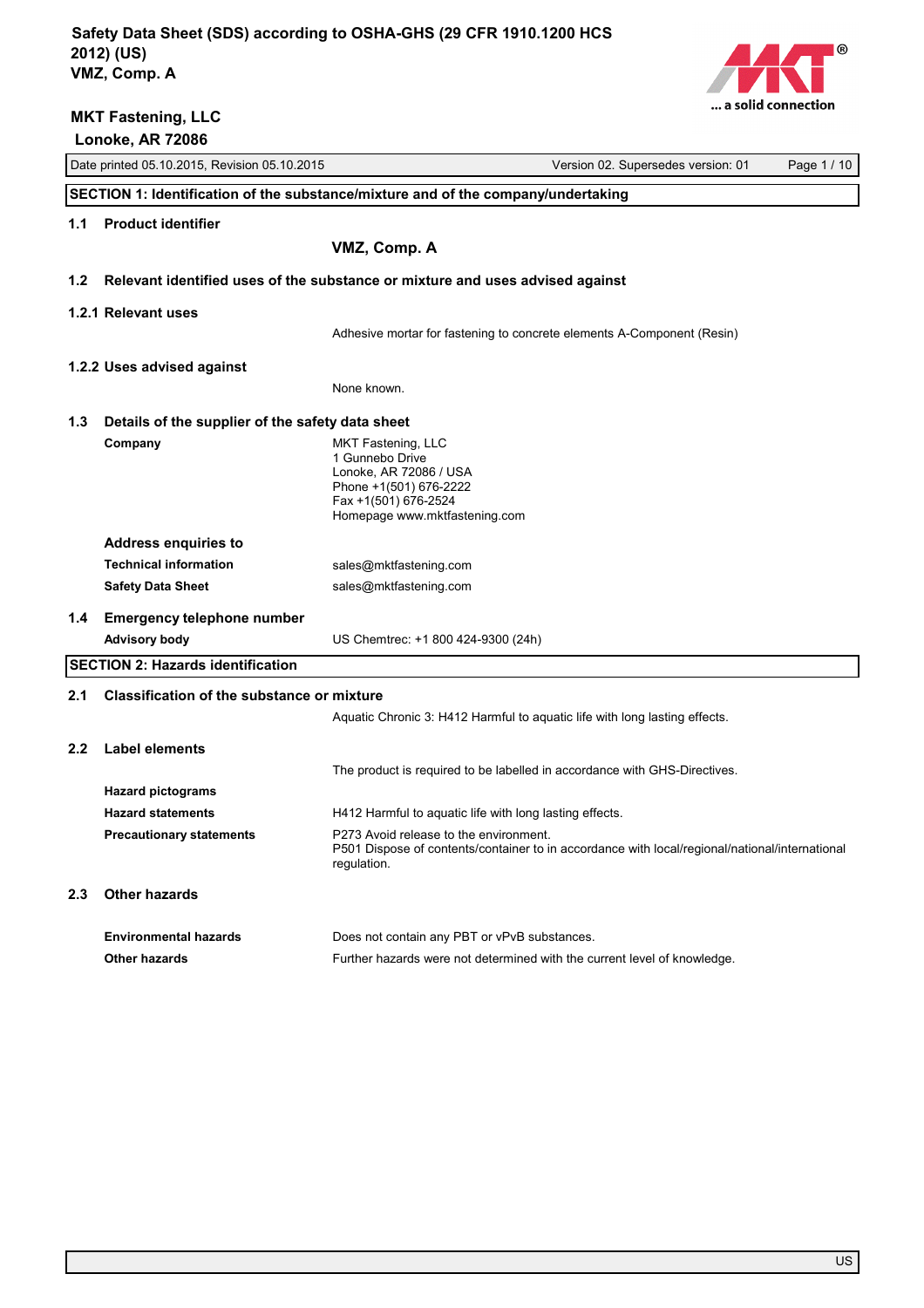

Date printed 05.10.2015, Revision 05.10.2015 Version 02. Supersedes version: 01 Page 2 / 10

### **SECTION 3: Composition / Information on ingredients**

### **Product-type:**

**The product is a mixture.**

|     | Range [%] Substance                          |                                                             |                                                                                                                                                                                                                  |  |  |  |
|-----|----------------------------------------------|-------------------------------------------------------------|------------------------------------------------------------------------------------------------------------------------------------------------------------------------------------------------------------------|--|--|--|
|     |                                              | 2,5 - <10 1,6-Hexanediyl bismethacrylate                    |                                                                                                                                                                                                                  |  |  |  |
|     |                                              | CAS: 6606-59-3                                              |                                                                                                                                                                                                                  |  |  |  |
|     |                                              |                                                             | GHS: Aquatic Chronic 2: H411 - Eye Irrit. 2: H319 - STOT SE 3: H335 - Skin Irrit. 2: H315                                                                                                                        |  |  |  |
|     |                                              | 1 - <5   Quartz (< 10 $\mu$ m)                              |                                                                                                                                                                                                                  |  |  |  |
|     |                                              | CAS: 14808-60-7                                             |                                                                                                                                                                                                                  |  |  |  |
|     |                                              | GHS: STOT RE 1: H372                                        |                                                                                                                                                                                                                  |  |  |  |
|     |                                              | $0,1 - 1$ N, N-diethylaniline                               |                                                                                                                                                                                                                  |  |  |  |
|     |                                              | CAS: 91-66-7                                                |                                                                                                                                                                                                                  |  |  |  |
|     |                                              |                                                             | GHS: Acute Tox. 3: H301 H311 H331 - STOT RE 2: H373 - Aquatic Chronic 2: H411                                                                                                                                    |  |  |  |
|     | Comment on component parts                   |                                                             | The quartz in this preparation is not available on foreseeable use.<br>Substances of Very High Concern - SVHC: substances are not contained or are below 0,1%.<br>For full text of H-statements: see SECTION 16. |  |  |  |
|     | <b>SECTION 4: First aid measures</b>         |                                                             |                                                                                                                                                                                                                  |  |  |  |
| 4.1 | Description of first aid measures            |                                                             |                                                                                                                                                                                                                  |  |  |  |
|     | <b>General information</b>                   |                                                             | Take off contaminated clothing and wash before reuse.                                                                                                                                                            |  |  |  |
|     |                                              |                                                             |                                                                                                                                                                                                                  |  |  |  |
|     |                                              |                                                             | Ensure supply of fresh air.                                                                                                                                                                                      |  |  |  |
|     | Inhalation                                   |                                                             | In the event of symptoms seek medical treatment.                                                                                                                                                                 |  |  |  |
|     | <b>Skin contact</b>                          |                                                             | When in contact with the skin, clean with soap and water.                                                                                                                                                        |  |  |  |
|     |                                              |                                                             | Consult a doctor if skin irritation persists.                                                                                                                                                                    |  |  |  |
|     | Eye contact                                  |                                                             | Rinse cautiously with water for several minutes. Remove contact lenses, if present and easy<br>to do. Continue rinsing.<br>If eye irritation persists: Get medical advice/attention.                             |  |  |  |
|     | Ingestion                                    |                                                             | Get medical advice.<br>Do not induce vomiting.                                                                                                                                                                   |  |  |  |
| 4.2 |                                              | Most important symptoms and effects, both acute and delayed |                                                                                                                                                                                                                  |  |  |  |
|     |                                              |                                                             | No information available.                                                                                                                                                                                        |  |  |  |
|     |                                              |                                                             |                                                                                                                                                                                                                  |  |  |  |
| 4.3 |                                              |                                                             | Indication of any immediate medical attention and special treatment needed                                                                                                                                       |  |  |  |
|     |                                              |                                                             | Treat symptomatically.                                                                                                                                                                                           |  |  |  |
|     | <b>SECTION 5: Fire-fighting measures</b>     |                                                             |                                                                                                                                                                                                                  |  |  |  |
|     |                                              |                                                             |                                                                                                                                                                                                                  |  |  |  |
| 5.1 | <b>Extinguishing media</b>                   |                                                             |                                                                                                                                                                                                                  |  |  |  |
|     | Suitable extinguishing media                 |                                                             | foam, dry powder, water spray jet, carbon dioxide                                                                                                                                                                |  |  |  |
|     | Extinguishing media that must not<br>be used |                                                             | Full water jet                                                                                                                                                                                                   |  |  |  |
| 5.2 |                                              | Special hazards arising from the substance or mixture       |                                                                                                                                                                                                                  |  |  |  |
|     |                                              |                                                             | In the event of fire the following can be released:                                                                                                                                                              |  |  |  |
|     |                                              |                                                             | Carbon monoxide (CO)                                                                                                                                                                                             |  |  |  |
| 5.3 | <b>Advice for firefighters</b>               |                                                             |                                                                                                                                                                                                                  |  |  |  |
|     |                                              |                                                             | Do not inhale explosion and/or combustion gases.                                                                                                                                                                 |  |  |  |
|     |                                              |                                                             | Use self-contained breathing apparatus.                                                                                                                                                                          |  |  |  |
|     |                                              |                                                             |                                                                                                                                                                                                                  |  |  |  |
|     |                                              |                                                             | Cool containers at risk with water spray jet.                                                                                                                                                                    |  |  |  |
|     |                                              |                                                             | Fire residues must be disposed of in accordance within the local regulations.                                                                                                                                    |  |  |  |
|     |                                              |                                                             |                                                                                                                                                                                                                  |  |  |  |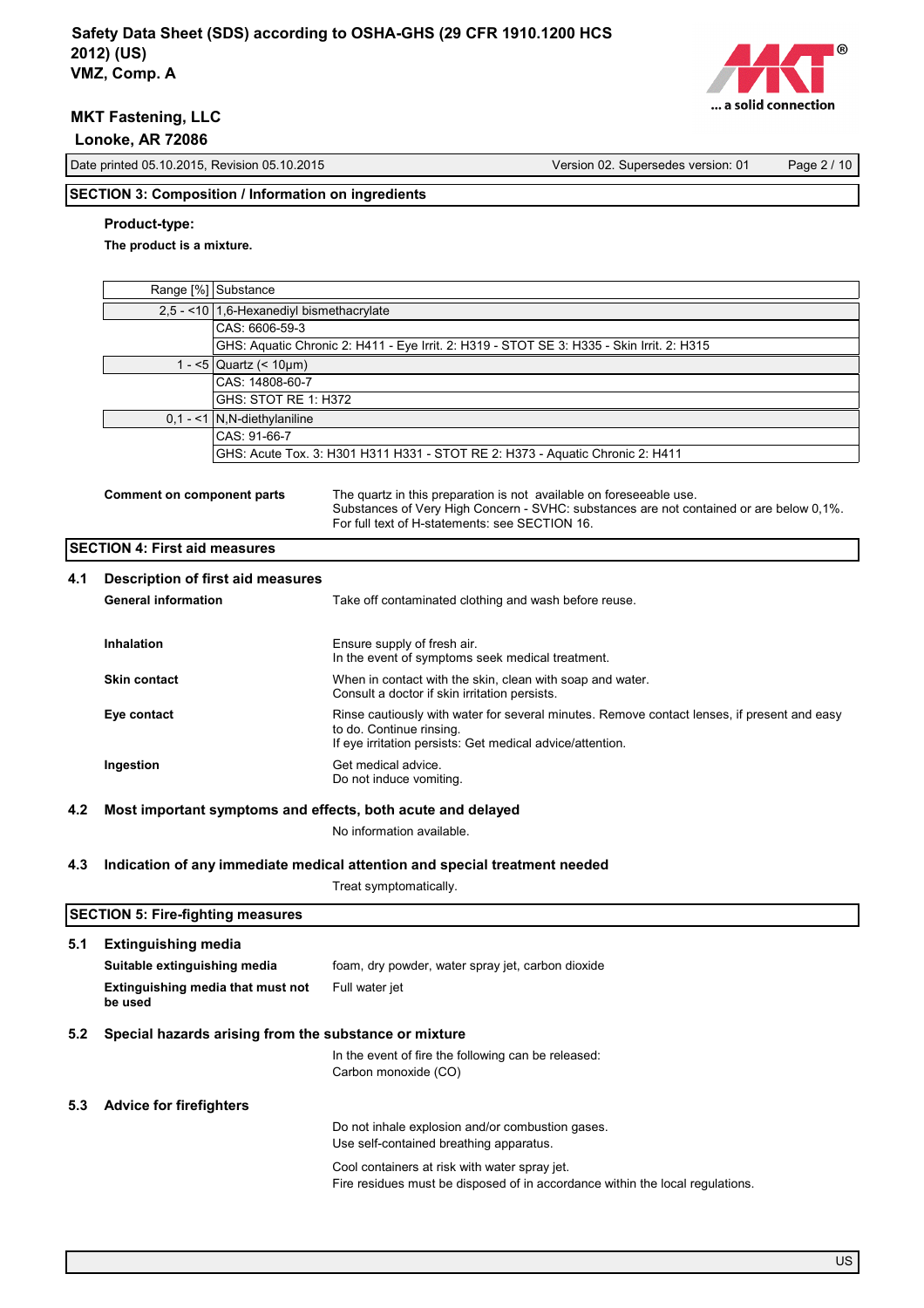



|                                                                     | Lonoke, AR 72086                                                    |                                                                                                                        |                                                                                           |             |  |
|---------------------------------------------------------------------|---------------------------------------------------------------------|------------------------------------------------------------------------------------------------------------------------|-------------------------------------------------------------------------------------------|-------------|--|
|                                                                     | Date printed 05.10.2015, Revision 05.10.2015                        |                                                                                                                        | Version 02. Supersedes version: 01                                                        | Page 3 / 10 |  |
|                                                                     | <b>SECTION 6: Accidental release measures</b>                       |                                                                                                                        |                                                                                           |             |  |
| 6.1                                                                 | Personal precautions, protective equipment and emergency procedures |                                                                                                                        |                                                                                           |             |  |
|                                                                     |                                                                     | Ensure adequate ventilation.<br>Use personal protective equipment.                                                     |                                                                                           |             |  |
| 6.2                                                                 | <b>Environmental precautions</b>                                    |                                                                                                                        |                                                                                           |             |  |
|                                                                     |                                                                     | Do not discharge into the drains/surface waters/groundwater.<br>authorities.                                           | In case the product spills into drains/surface waters/groundwater, immediately inform the |             |  |
| 6.3                                                                 | Methods and material for containment and cleaning up                |                                                                                                                        |                                                                                           |             |  |
|                                                                     |                                                                     | Take up mechanically.<br>diatomaceous earth).<br>Dispose of absorbed material in accordance within the regulations.    | Take up residues with absorbent material (e.g. sand, sawdust, general purpose binder,     |             |  |
| 6.4                                                                 | <b>Reference to other sections</b>                                  |                                                                                                                        |                                                                                           |             |  |
|                                                                     |                                                                     | See SECTION 8+13                                                                                                       |                                                                                           |             |  |
|                                                                     | <b>SECTION 7: Handling and storage</b>                              |                                                                                                                        |                                                                                           |             |  |
| 7.1                                                                 | <b>Precautions for safe handling</b>                                |                                                                                                                        |                                                                                           |             |  |
|                                                                     |                                                                     | No special measures necessary if used correctly.                                                                       |                                                                                           |             |  |
|                                                                     |                                                                     | Do not eat, drink, smoke or take drugs at work.<br>Wash hands before breaks and after work.<br>Use barrier skin cream. |                                                                                           |             |  |
| Conditions for safe storage, including any incompatibilities<br>7.2 |                                                                     |                                                                                                                        |                                                                                           |             |  |
|                                                                     |                                                                     | Keep only in original container.<br>Prevent penetration into the ground.                                               |                                                                                           |             |  |
|                                                                     |                                                                     | Do not store together with acids.<br>Do not store with alkalies.                                                       |                                                                                           |             |  |
|                                                                     |                                                                     | Keep container in a well-ventilated place.<br>Keep container tightly closed.<br>Keep in a cool place.                  |                                                                                           |             |  |
| 7.3                                                                 | Specific end use(s)                                                 |                                                                                                                        |                                                                                           |             |  |
|                                                                     |                                                                     | See product use, SECTION 1.2                                                                                           |                                                                                           |             |  |

## **SECTION 8: Exposure controls/personal protection**

**Ingredients with occupational exposure limits to be monitored (US).**

### **8.1 Control parameters**

not applicable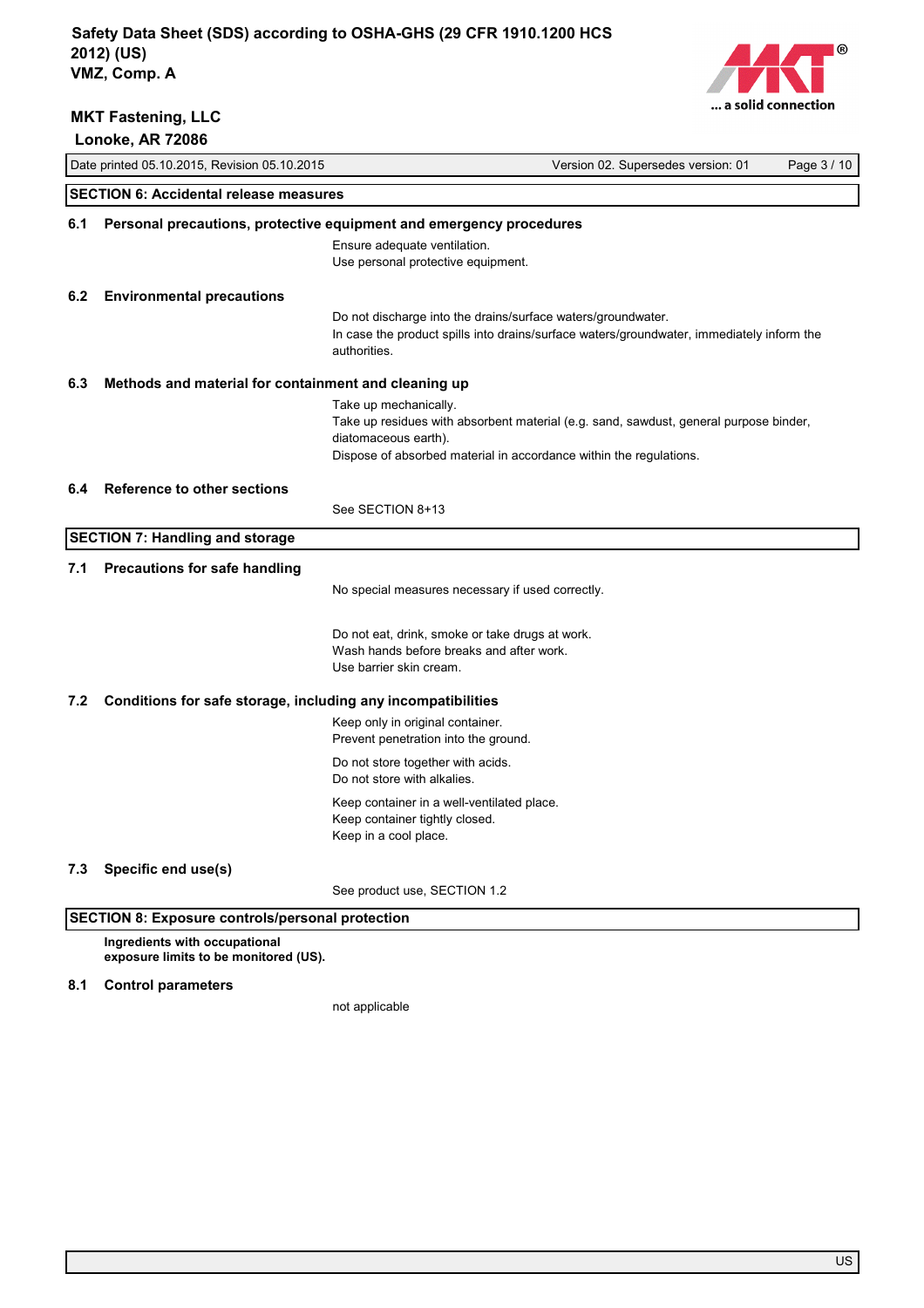

|     | Date printed 05.10.2015, Revision 05.10.2015                   |                                                                                                                                            | Version 02. Supersedes version: 01                                                                                                                                           | Page 4 / 10 |
|-----|----------------------------------------------------------------|--------------------------------------------------------------------------------------------------------------------------------------------|------------------------------------------------------------------------------------------------------------------------------------------------------------------------------|-------------|
| 8.2 | <b>Exposure controls</b>                                       |                                                                                                                                            |                                                                                                                                                                              |             |
|     | Additional advice on system design                             | Ensure adequate ventilation on workstation.                                                                                                |                                                                                                                                                                              |             |
|     | Eye protection                                                 | Safety glasses. (EN 166:2001)                                                                                                              |                                                                                                                                                                              |             |
|     | <b>Hand protection</b>                                         | information.<br>0,4 mm butyl rubber, $>$ 120 min (EN 374)                                                                                  | The details concerned are recommendations. Please contact the glove supplier for further                                                                                     |             |
|     | <b>Skin protection</b>                                         | Light protective clothing.                                                                                                                 |                                                                                                                                                                              |             |
|     |                                                                | Avoid contact with eyes and skin.<br>Do not inhale gases/vapors/aerosols.<br>chemicals should be ascertained with the respective supplier. | Personal protective equipment should be selected specifically for the working place,<br>depending on concentration and quantity handled. The resistance of this equipment to |             |
|     | <b>Respiratory protection</b>                                  | Breathing apparatus in the event of high concentrations.<br>Short term: filter apparatus, filter A. (DIN EN 14387)                         |                                                                                                                                                                              |             |
|     | <b>Thermal hazards</b>                                         | not applicable                                                                                                                             |                                                                                                                                                                              |             |
|     | Delimitation and monitoring of the<br>environmental exposition | emissions.                                                                                                                                 | Protect the environment by applying appropriate control measures to prevent or limit                                                                                         |             |
|     | <b>SECTION 9: Physical and chemical properties</b>             |                                                                                                                                            |                                                                                                                                                                              |             |

# **9.1 Information on basic physical and chemical properties**

|     | <b>INTERNATION ON BUSIC PHYSICAL AND CHUMICAL PLOPULAUS</b> |                |
|-----|-------------------------------------------------------------|----------------|
|     | Form                                                        | pasty          |
|     | Color                                                       | not determined |
|     | Odor                                                        | characteristic |
|     | <b>Odor threshold</b>                                       | not determined |
|     | pH-value                                                    | not applicable |
|     | pH-value [1%]                                               | not applicable |
|     | <b>Boiling point [°C]</b>                                   | not determined |
|     | Flash point [°C]                                            | not applicable |
|     | <b>Flammability [°C]</b>                                    | not applicable |
|     | Lower explosion limit                                       | not applicable |
|     | <b>Upper explosion limit</b>                                | not applicable |
|     | <b>Oxidizing properties</b>                                 | no             |
|     | Vapor pressure/gas pressure [kPa]                           | not determined |
|     | Density [g/ml]                                              | $1,64 - 1,74$  |
|     | Bulk density [kg/m <sup>3</sup> ]                           | not applicable |
|     | Solubility in water                                         | insoluble      |
|     | Partition coefficient [n-octanol/water] not determined      |                |
|     | <b>Viscosity</b>                                            | not applicable |
|     | Relative vapor density determined                           | not determined |
|     | in air                                                      |                |
|     | <b>Evaporation speed</b>                                    | not determined |
|     | Melting point [°C]                                          | not determined |
|     | Autoignition temperature [°C]                               | not determined |
|     | Decomposition temperature [°C]                              | not determined |
| 9.2 | <b>Other information</b>                                    |                |

# No information available.

# **SECTION 10: Stability and reactivity**

### **10.1 Reactivity**

No dangerous reactions known if used as directed.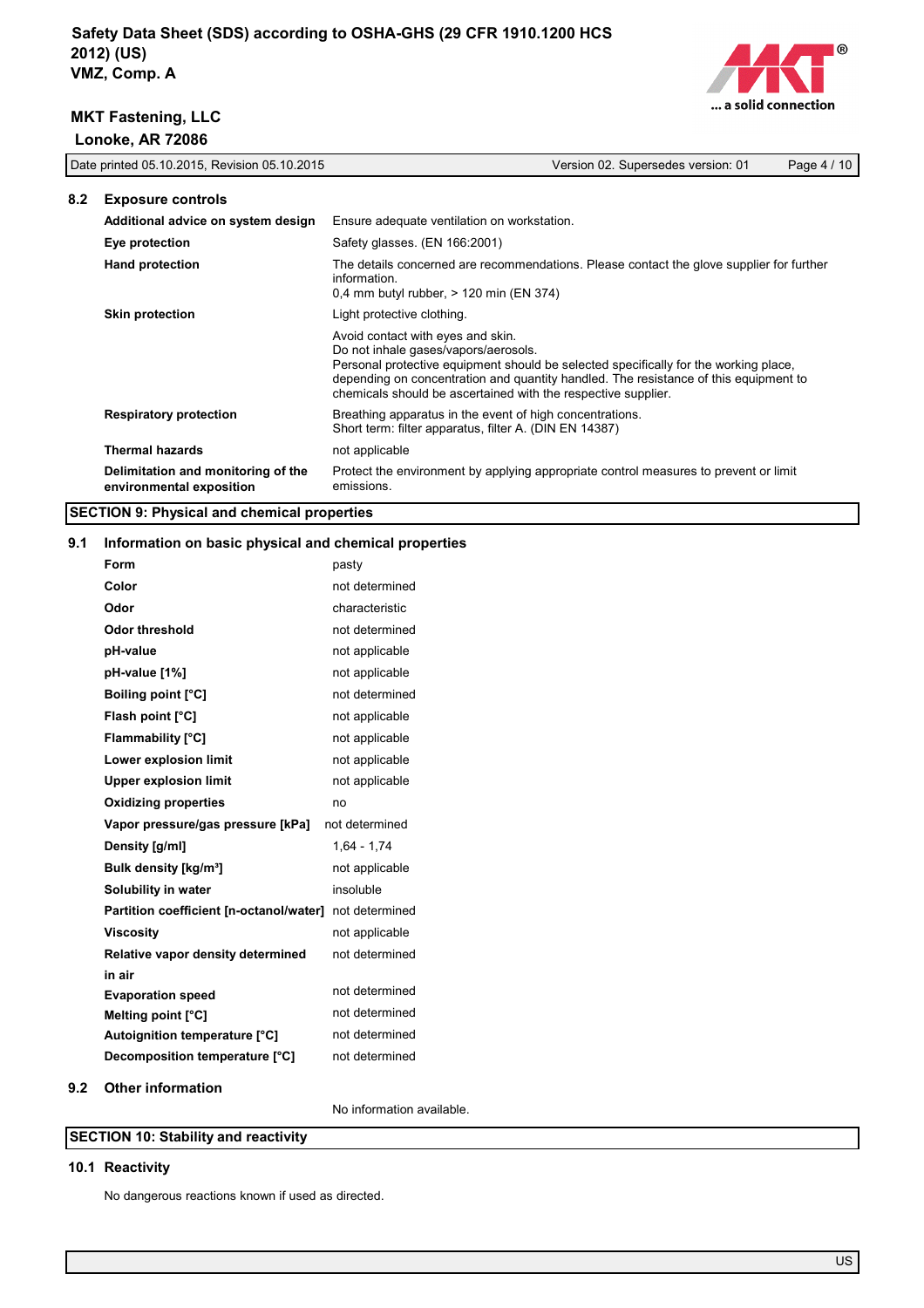

Date printed 05.10.2015, Revision 05.10.2015 Version 02. Supersedes version: 01 Page 5 / 10

### **10.2 Chemical stability**

The product is stable under standard conditions.

### **10.3 Possibility of hazardous reactions**

Reactions with oxidizing agents.

### **10.4 Conditions to avoid**

See SECTION 7.2.

### **10.5 Incompatible materials**

Oxidizing agent

### **10.6 Hazardous decomposition products**

No hazardous decomposition products known.

**SECTION 11: Toxicological information**

### **11.1 Information on toxicological effects**

**Acute toxicity**

| Product                                      |
|----------------------------------------------|
| ATE-mix, inhalativ (vapor), > 20 mg/l (4 h). |
| ATE-mix, dermal, > 2000 mg/kg.               |
| $ATE-mix$ , oral, $>$ 2000 mg/kg.            |

| Range [%] Substance                         |
|---------------------------------------------|
| 0.1 - <1   N.N-diethylaniline, CAS: 91-66-7 |
| LD50, dermal, Rat: > 5000 mg/kg.            |
| LD50, oral, Rat: 610 mg/kg.                 |
| LC50, inhalative, Rat: 1,92 mg/l/4h.        |

| Serious eye damage/irritation                         | Toxicological data of complete product are not available.<br>No classification.<br>Calculation method                                                                                                                                                                                        |
|-------------------------------------------------------|----------------------------------------------------------------------------------------------------------------------------------------------------------------------------------------------------------------------------------------------------------------------------------------------|
| <b>Skin corrosion/irritation</b>                      | Toxicological data of complete product are not available.<br>No classification.<br>Calculation method                                                                                                                                                                                        |
| Respiratory or skin sensitisation                     | Does not contain any relevant substances fulfilling the classification criteria.                                                                                                                                                                                                             |
| Specific target organ toxicity -<br>single exposure   | Toxicological data of complete product are not available.<br>No classification.<br>Calculation method                                                                                                                                                                                        |
| Specific target organ toxicity -<br>repeated exposure | Toxicological data of complete product are not available.<br>Based on the information available, the classification criteria have not been fulfilled.                                                                                                                                        |
| <b>Mutagenicity</b>                                   | Does not contain any relevant substances fulfilling the classification criteria.                                                                                                                                                                                                             |
| <b>Reproduction toxicity</b>                          | Does not contain any relevant substances fulfilling the classification criteria.                                                                                                                                                                                                             |
| Carcinogenicity                                       | Does not contain any relevant substances fulfilling the classification criteria.                                                                                                                                                                                                             |
| <b>Aspiration hazard</b>                              | Does not contain any relevant substances fulfilling the classification criteria.                                                                                                                                                                                                             |
| <b>General remarks</b>                                |                                                                                                                                                                                                                                                                                              |
|                                                       | The toxicity data listed pertaining to the ingredients are intended for those working in the<br>medicinal professions, experts for occupational health and safety and toxicologists. The<br>toxicity data pertaining to the ingredients were supplied by the manufacturers of raw materials. |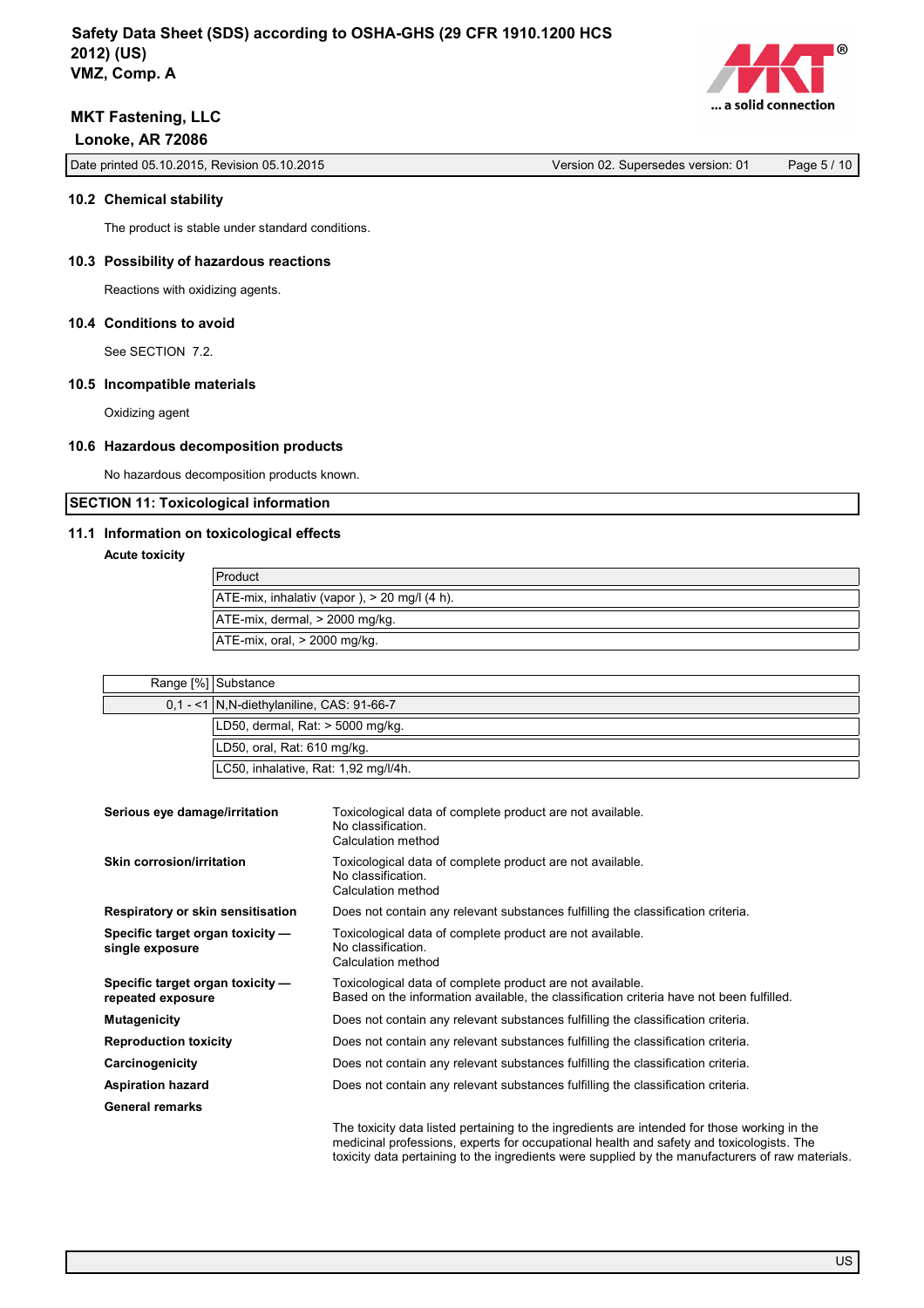

Date printed 05.10.2015, Revision 05.10.2015 Version 02. Supersedes version: 01 Page 6 / 10

### **SECTION 12: Ecological information**

### **12.1 Toxicity**

| $0.1 - 1$ N.N-diethylaniline, CAS: 91-66-7 | Range [%] Substance |                                              |
|--------------------------------------------|---------------------|----------------------------------------------|
|                                            |                     |                                              |
|                                            |                     | LC50, (96h), Pimephales promelas: 16,4 mg/l. |
| $ EC50, Bacteria: > 100$ mg/l/3h.          |                     |                                              |
| EC50, (48h), Daphnia magna: 1,3 mg/l.      |                     |                                              |

### **12.2 Persistence and degradability**

| <b>Behaviour in environment</b><br>compartments | not determined |
|-------------------------------------------------|----------------|
| Behaviour in sewage plant                       | not determined |
| <b>Biological degradability</b>                 | not determined |

### **12.3 Bioaccumulative potential**

No information available.

### **12.4 Mobility in soil**

No information available.

### **12.5 Results of PBT and vPvB assessment**

Based on all available information not to be classified as PBT or vPvB respectively.

### **12.6 Other adverse effects**

Do not discharge product unmonitored into the environment. The toxicity data pertaining to the ingredients were supplied by the manufacturers of raw materials.

| <b>SECTION 13: Disposal considerations</b> |                                                                                                                                                         |  |
|--------------------------------------------|---------------------------------------------------------------------------------------------------------------------------------------------------------|--|
| <b>Product</b>                             | Disposal in an incineration plant in accordance with the regulations of the local authorities.                                                          |  |
| Contaminated packaging                     | Uncontaminated packaging may be taken for recycling.<br>Packaging that cannot be cleaned should be disposed of as for product.                          |  |
| <b>RCRA Hazard Class (40CFR 261)</b>       | Waste must be disposed of in accordance with federal, state and local environmental control<br>regulations. Consult your local or regional authorities. |  |

### **SECTION 14: Transport**

### **14.1 UN number**

See SECTION 14.2 in accordance with UN shipping name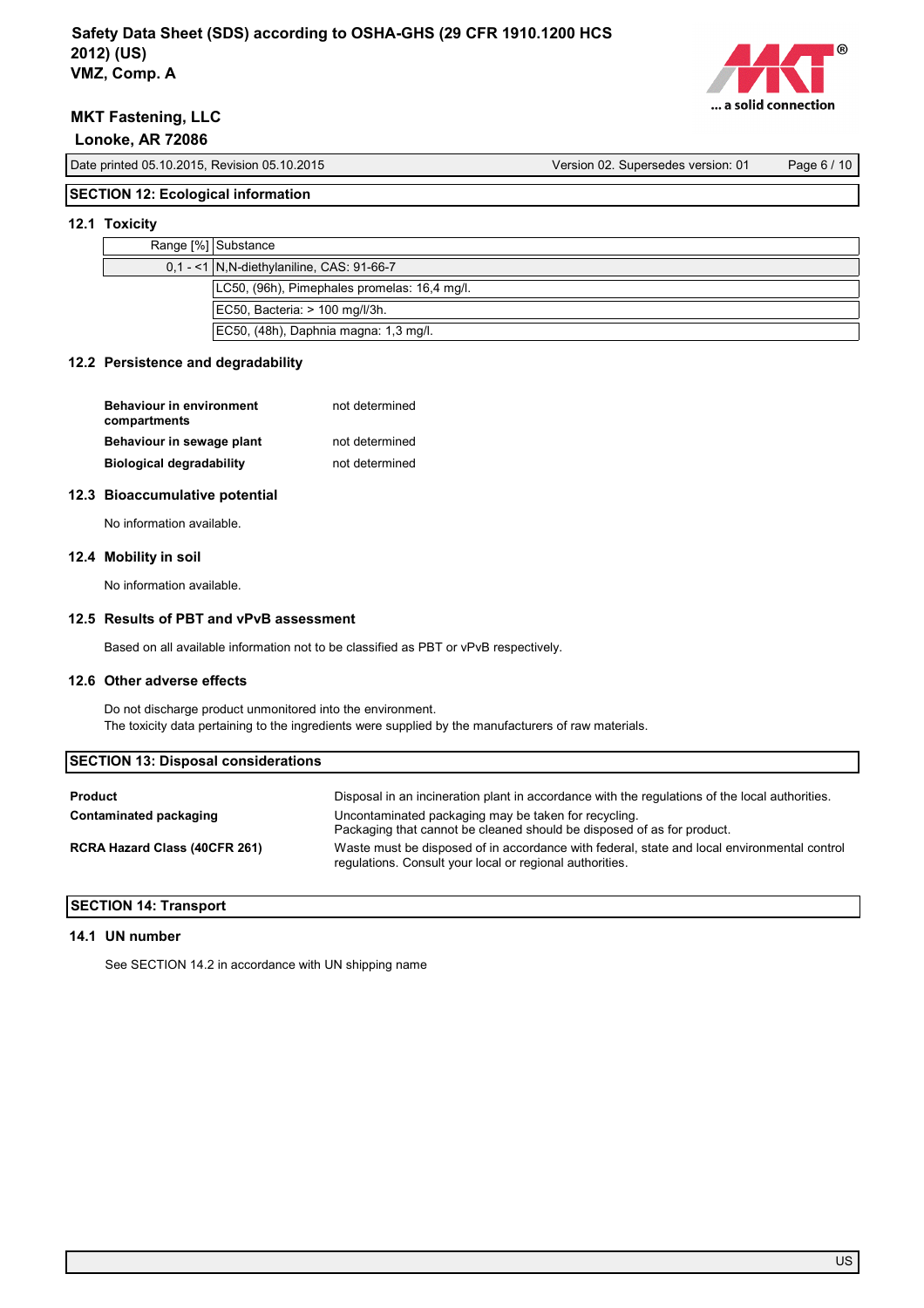

Date printed 05.10.2015, Revision 05.10.2015 Version 02. Supersedes version: 01 Page 7 / 10 **14.2 UN proper shipping name Transport by land according to ADR/RID NO DANGEROUS GOODS Inland navigation (ADN)** NO DANGEROUS GOODS **Marine transport in accordance with IMDG** NOT CLASSIFIED AS "DANGEROUS GOODS" Air transport in accordance with IATA **NOT CLASSIFIED AS "DANGEROUS GOODS" 14.3 Transport hazard class(es)** See SECTION 14.2 in accordance with UN shipping name **14.4 Packing group DOT Road Shipment Information (49 CFR)** NOT CLASSIFIED AS "DANGEROUS GOODS"

See SECTION 14.2 in accordance with UN shipping name

### **14.5 Environmental hazards**

See SECTION 14.2 in accordance with UN shipping name

#### **14.6 Special precautions for user**

Relevant information under SECTION 6 to 8.

### **14.7 Transport in bulk according to Annex II of MARPOL and the IBC Code**

not applicable

| <b>SECTION 15: Regulatory information</b> |  |
|-------------------------------------------|--|
|-------------------------------------------|--|

### **US Regulations**

| <b>National regulations</b>                                                 | 29 CFR 1910.1200, HCS-2012, ANSI Z400.1-2010, OSHA-PEL, ACGIH-TLV, NTP, IARC,<br>SARA Title III, NFPA, TSCA, California - Prop. 65 |
|-----------------------------------------------------------------------------|------------------------------------------------------------------------------------------------------------------------------------|
| - SARA, 302                                                                 | not determined                                                                                                                     |
| - SARA, 311                                                                 | This product is not classified as hazardous under SARA 311.                                                                        |
| - SARA, 313                                                                 | This product does not contain any ingredients regulated under this list.                                                           |
| - CA Proposition 65                                                         | This product contains a substance known to the State of California to cause cancer. Silica,<br>Quartz - CAS# 14808-60-7.           |
| - TSCA                                                                      | All chemical substances in this material are included on or exempted from listing on the<br>TSCA Inventory.                        |
| - FDA                                                                       | not determined                                                                                                                     |
| <b>American Conference of Governmental</b><br>Industrial Hygienists - ACGIH | ACGIH: yes - contains crystalline silica                                                                                           |
| International Agency for Research on<br><b>Cancer IARC</b>                  | IARC: yes - contains crystalline silica.                                                                                           |
| <b>National Toxicology Program - NTP</b>                                    | This product is named NTP - National Toxicology Program (contains crystalline silica).                                             |
| <b>HAP-VOC</b>                                                              |                                                                                                                                    |
| <b>Transport-regulations</b>                                                | DOT-Classification, ADR (2013); IMDG-Code (2013, 36. Amdt.); IATA-DGR (2013).                                                      |
| <b>Other Right to Know Laws</b>                                             |                                                                                                                                    |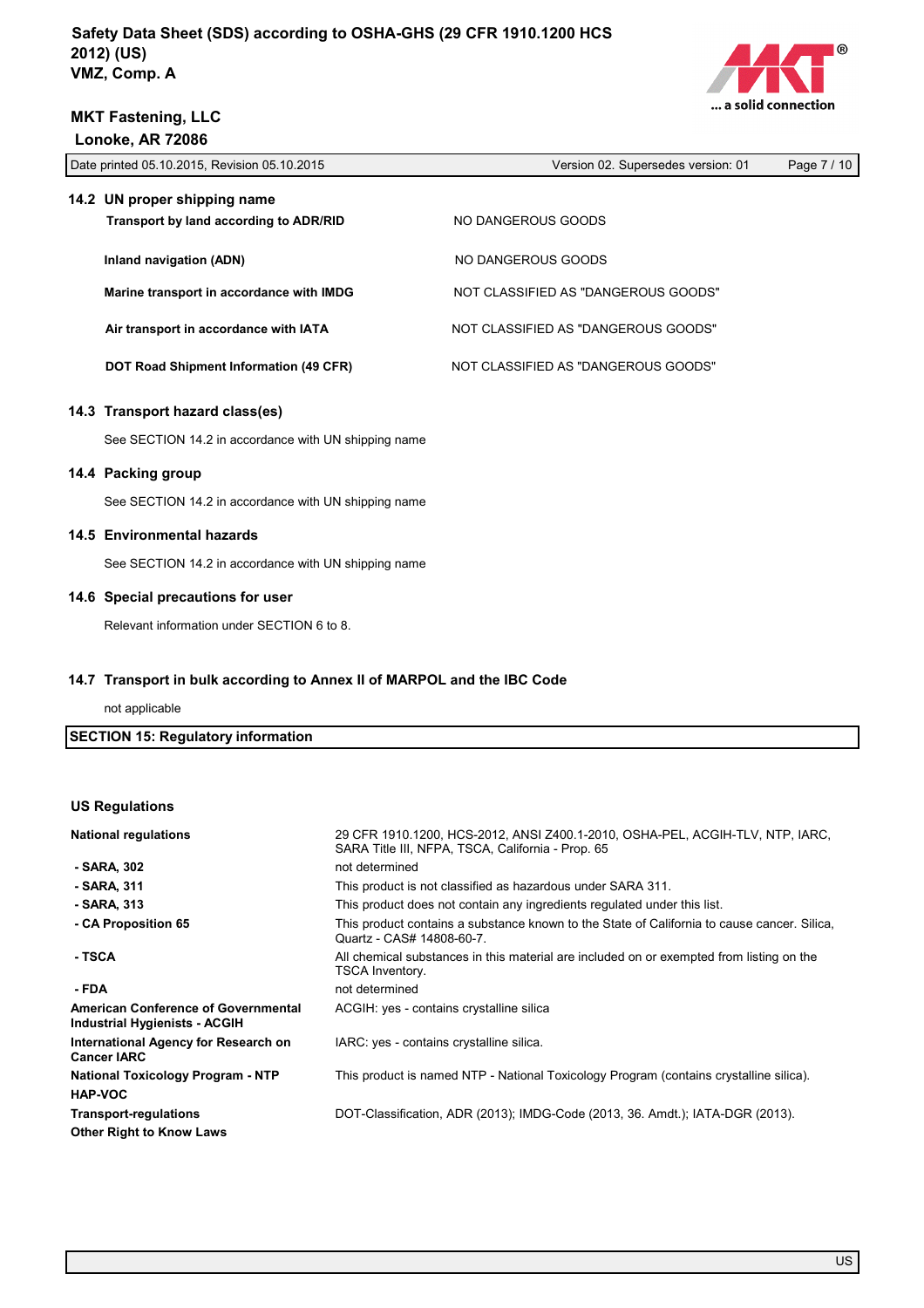

Date printed 05.10.2015, Revision 05.10.2015 Version 02. Supersedes version: 01 Page 8 / 10

#### **SECTION 16: Other information**

#### **16.1 Hazard statements (SECTION 3)**

H372 Causes damage to organs through prolonged or repeated exposure.

- H373 May cause damage to organs through prolonged or repeated exposure.
- H301+H311+H331 Toxic if swallowed, in contact with skin or if inhaled.
- H315 Causes skin irritation.
- H335 May cause respiratory irritation.
- H319 Causes serious eye irritation.
- H411 Toxic to aquatic life with long lasting effects.

#### **16.2 Abbreviations and acronyms:**

ACGIH = American Conference of Governmental Industrial Hygienists; ADR = Accord européen relatif au transport international des marchandises Dangereuses par Route; RID = Règlement concernant le transport international ferroviaire de marchandises dangereuses; ADN = Accord européen relatif au transport international des marchandises dangereuses par voie de navigation intérieure; CAS = Chemical Abstracts Service; CERCLA = Comprehensive Environmental Response, Compensation and Liability Act; CFR = Code of Federal Regulations; CPR = Controlled Products Regulations; DMEL = Derived Minimum Effect Level; DNEL = Derived No Effect Level; DOT = Department of Transportation; EC50 = Median effective concentration; EPA = Environmental Protection Agency; GHS = Globally Harmonized System of Classification and Labelling of Chemicals; IATA = International Air Transport Association; IBC-Code = International Code for the Construction and Equipment of Ships carrying Dangerous Chemicals in Bulk; IC50 = Inhibition concentration, 50%; IMDG = International Maritime Code for Dangerous Goods; IARC = International Agency of Research on Cancer; IATA = International Air Transport Association; TSCA = Toxic Substance Control Act; HMIS = Hazardous Materials Identification System; NFPA = National Fire Protection Association; NIOSH = National Institute for Occupational Safety and Health; OSHA = Occupational Safety and Health Administration; LC50 = Lethal concentration, 50%; LD50 = Median lethal dose, 50%; MARPOL = International Convention for the Prevention of Marine Pollution from Ships; PBT = Persistent, Bioaccumulative and Toxic substance; PNEC = Predicted No-Effect Concentration; REACH = Registration, Evaluation, Authorisation and Restriction of Chemicals; SARA = Superfund Amendments and Reauthorization Act; TLV®/TWA = Threshold limit value – time-weighted average; TLV®STEL = Threshold limit value – short-time exposure limit; VOC = Volatile Organic Compounds; vPvB = very Persistent and very Bioaccumulative;

# **16.3 Other information**

**Classification procedure Aquatic Chronic 3: H412 Harmful to aquatic life with long lasting effects.**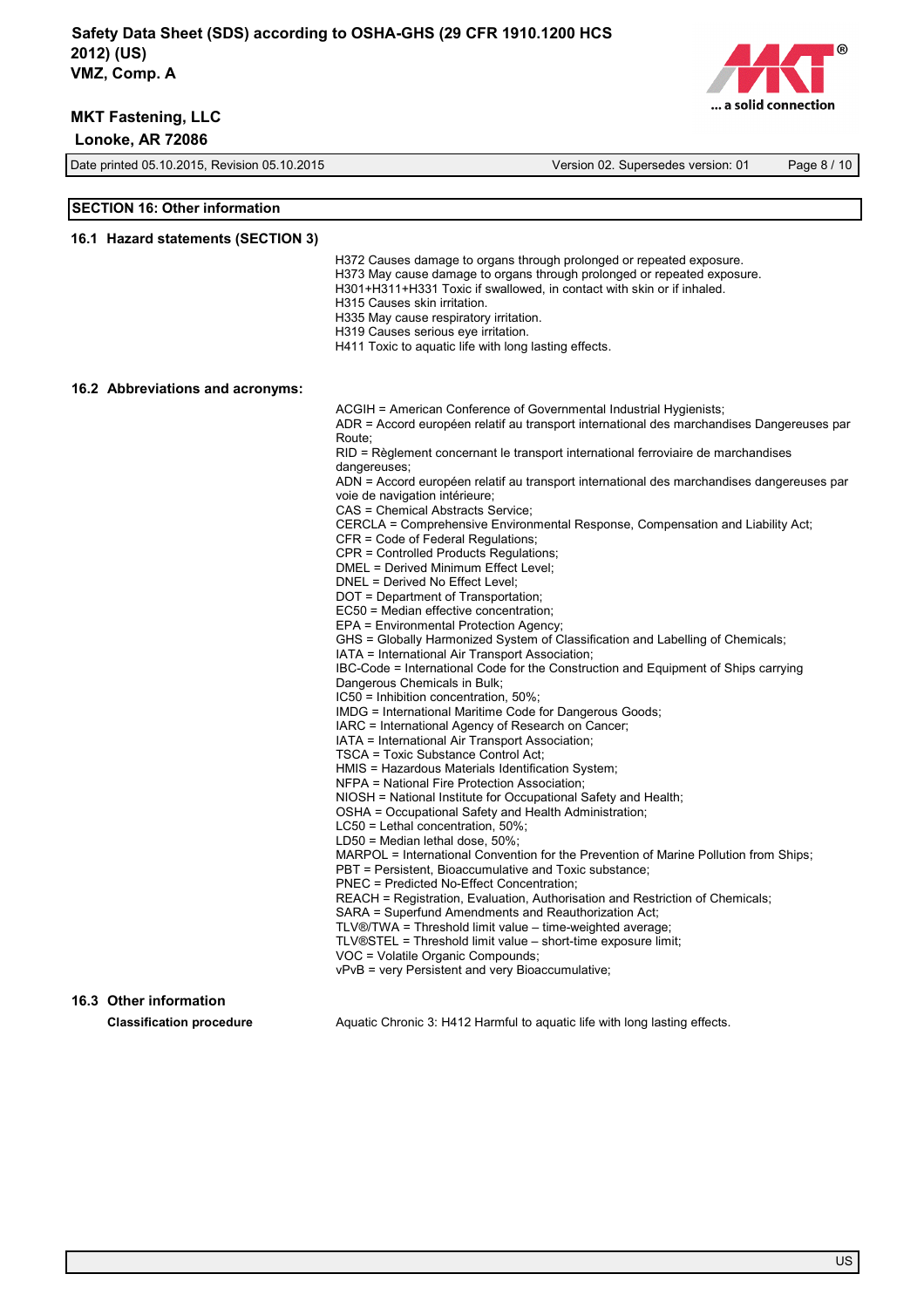

| Date printed 05.10.2015, Revision 05.10.2015 | Version 02. Supersedes version: 01<br>Page 9 / 10                                                                                                                                                                                                                                                                      |
|----------------------------------------------|------------------------------------------------------------------------------------------------------------------------------------------------------------------------------------------------------------------------------------------------------------------------------------------------------------------------|
| <b>Modified position</b>                     | SECTION 3 been added: Quartz (< 10µm)                                                                                                                                                                                                                                                                                  |
|                                              | SECTION 2 been added: P273 Avoid release to the environment.                                                                                                                                                                                                                                                           |
|                                              | SECTION 2 deleted: R 52/53: Harmful to aquatic organisms, may cause long-term adverse<br>effects in the aquatic environment.                                                                                                                                                                                           |
|                                              | SECTION 2 been added: The product is required to be labelled in accordance with GHS/CLP-<br>Directives.                                                                                                                                                                                                                |
|                                              | SECTION 2 deleted: The product is classified as hazardous in accordance to OSHA Standard<br>29 CFR 1910.1200 (HCS 2012)                                                                                                                                                                                                |
|                                              | SECTION 2 been added: Does not contain any PBT or vPvB substances.                                                                                                                                                                                                                                                     |
|                                              | SECTION 3 been added: The quartz in this preparation is not available on foreseeable use.                                                                                                                                                                                                                              |
|                                              | SECTION 4 deleted: Change soaked clothing immediately.                                                                                                                                                                                                                                                                 |
|                                              | SECTION 4 been added: If eye irritation persists: Get medical advice/attention.                                                                                                                                                                                                                                        |
|                                              | SECTION 4 been added: Rinse cautiously with water for several minutes. Remove contact<br>lenses, if present and easy to do. Continue rinsing.                                                                                                                                                                          |
|                                              | SECTION 4 been added: Take off contaminated clothing and wash before reuse.                                                                                                                                                                                                                                            |
|                                              | SECTION 4 deleted: In case of contact with eyes rinse thoroughly with plenty of water and<br>seek medical advice.                                                                                                                                                                                                      |
|                                              | SECTION 5 deleted: Risk of formation of toxic pyrolysis products.                                                                                                                                                                                                                                                      |
|                                              | SECTION 5 been added: In the event of fire the following can be released:                                                                                                                                                                                                                                              |
|                                              | SECTION 5 been added: Carbon monoxide (CO)                                                                                                                                                                                                                                                                             |
|                                              | SECTION 6 been added: In case the product spills into drains/surface waters/groundwater,<br>immediately inform the authorities.                                                                                                                                                                                        |
|                                              | SECTION 7 been added: Prevent penetration into the ground.                                                                                                                                                                                                                                                             |
|                                              | SECTION 8 been added: Protect the environment by applying appropriate control measures<br>to prevent or limit emissions.                                                                                                                                                                                               |
|                                              | SECTION 8 deleted: See SECTION 6+7.                                                                                                                                                                                                                                                                                    |
|                                              | SECTION 10 deleted: See SECTION 10.3.                                                                                                                                                                                                                                                                                  |
|                                              | SECTION 10 been added: Oxidizing agent                                                                                                                                                                                                                                                                                 |
|                                              | SECTION 10 deleted: See SECTION 10.3.                                                                                                                                                                                                                                                                                  |
|                                              | SECTION 10 been added: No dangerous reactions known if used as directed.                                                                                                                                                                                                                                               |
|                                              | SECTION 11 been added: Based on the information available, the classification criteria have<br>not been fulfilled.                                                                                                                                                                                                     |
|                                              | SECTION 11 been added: No classification.                                                                                                                                                                                                                                                                              |
|                                              | SECTION 11 been added: Calculation method                                                                                                                                                                                                                                                                              |
|                                              | SECTION 11 been added: Does not contain any relevant substances fulfilling the<br>classification criteria.                                                                                                                                                                                                             |
|                                              | SECTION 11 deleted: No classification on the basis of the calculation procedure of the<br>preparation directive.                                                                                                                                                                                                       |
|                                              | SECTION 11 been added: The toxicity data listed pertaining to the ingredients are intended<br>for those working in the medicinal professions, experts for occupational health and safety and<br>toxicologists. The toxicity data pertaining to the ingredients were supplied by the<br>manufacturers of raw materials. |
|                                              | SECTION 11 been added: Toxicological data of complete product are not available.                                                                                                                                                                                                                                       |
|                                              | SECTION 12 been added: Based on all available information not to be classified as PBT or<br>vPvB respectively.                                                                                                                                                                                                         |
|                                              | SECTION 12 been added: The toxicity data pertaining to the ingredients were supplied by the<br>manufacturers of raw materials.                                                                                                                                                                                         |
|                                              | SECTION 12 deleted: The product was classified on the basis of the calculation procedure of<br>the preparation directive.                                                                                                                                                                                              |
|                                              | SECTION 13 been added:                                                                                                                                                                                                                                                                                                 |
|                                              | SECTION 13 deleted:                                                                                                                                                                                                                                                                                                    |
|                                              | SECTION 15 deleted: Chemical safety assessments for substances in this mixture were not<br>carried out.                                                                                                                                                                                                                |
|                                              | SECTION 16 been added: Observe employment restrictions for young people.                                                                                                                                                                                                                                               |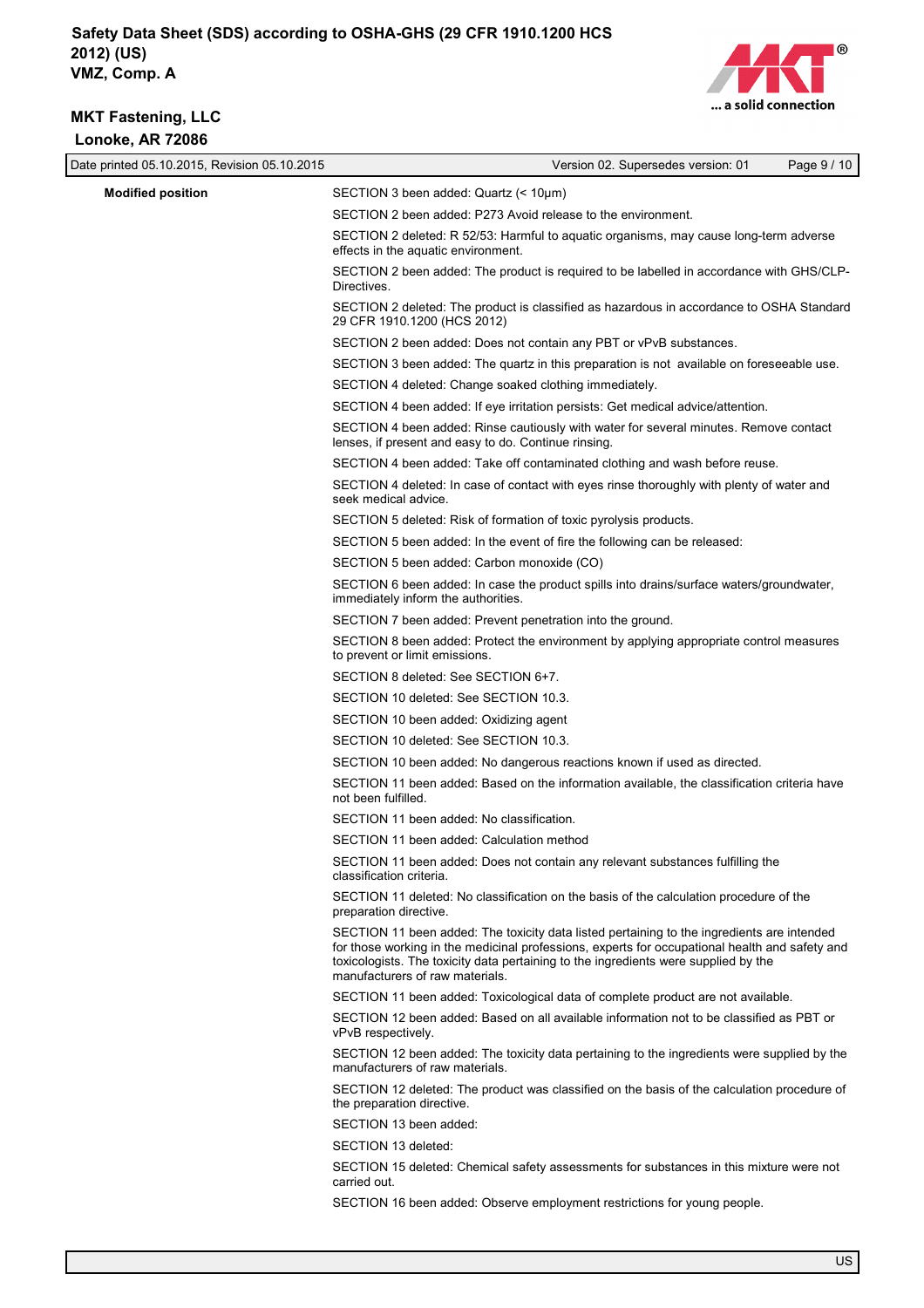

Date printed 05.10.2015, Revision 05.10.2015 Version 02. Supersedes version: 01 Page 10 / 10

**16.4 Ratings**

### **HMIS Ratings**

| <b>HEALTH</b>              | 1 1 - Slight Hazard                                                                        |
|----------------------------|--------------------------------------------------------------------------------------------|
| <b>FLAMMABILITY</b>        | 1 - Slight Hazard                                                                          |
| <b>REACTIVITY</b>          | 1 1 - Slight Hazard                                                                        |
| <b>PERSONAL PROTECTION</b> | $X \mid X$ - Personal protection rating to be supplied by user depending on use conditions |
|                            |                                                                                            |

### **NFPA Ratings**



TOP, FLAMMABILITY: 1 - Slight Hazard LEFT, HEALTH: 1 - Slight Hazard RIGHT, REACTIVITY: 1 - Slight Hazard BOTTOM, SPECIAL NOTICE: -

Copyright: Chemiebüro®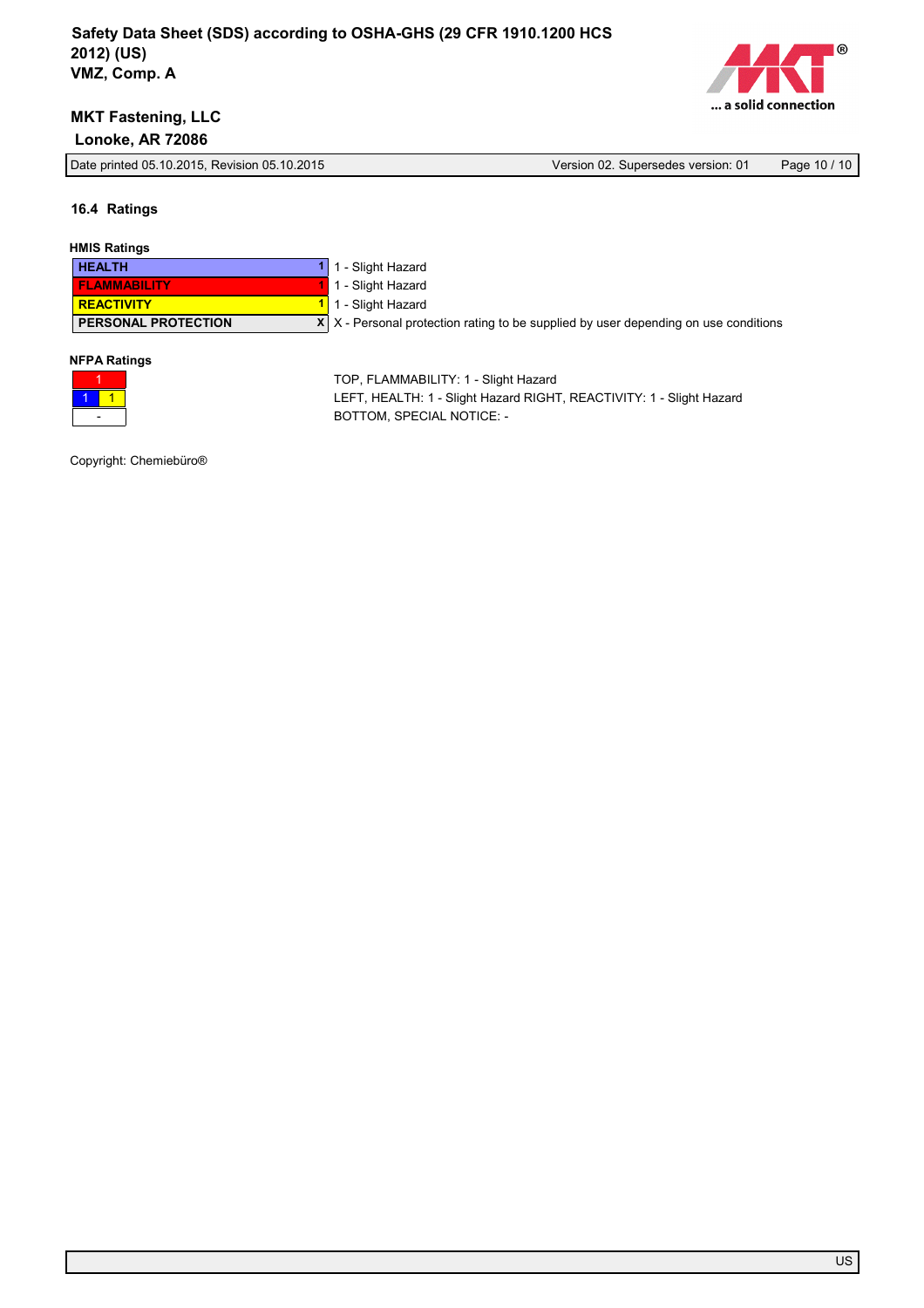**MKT Fastening, LLC**



|                  | Lonoke, AR 72086                                  |                                                                                                                                                                                                                                                               |          |
|------------------|---------------------------------------------------|---------------------------------------------------------------------------------------------------------------------------------------------------------------------------------------------------------------------------------------------------------------|----------|
|                  | Date printed 05.10.2015, Revision 25.02.2015      | Version 05. Supersedes version: 04                                                                                                                                                                                                                            | Page 1/9 |
|                  |                                                   | SECTION 1: Identification of the substance/mixture and of the company/undertaking                                                                                                                                                                             |          |
| 1.1              | <b>Product identifier</b>                         |                                                                                                                                                                                                                                                               |          |
|                  |                                                   | VMZ, Comp. B                                                                                                                                                                                                                                                  |          |
| 1.2              |                                                   | Relevant identified uses of the substance or mixture and uses advised against                                                                                                                                                                                 |          |
|                  | 1.2.1 Relevant uses                               |                                                                                                                                                                                                                                                               |          |
|                  |                                                   | Adhesive mortar for fastening to concrete elements B-Component (Hardener)                                                                                                                                                                                     |          |
|                  |                                                   |                                                                                                                                                                                                                                                               |          |
|                  | 1.2.2 Uses advised against                        | None known.                                                                                                                                                                                                                                                   |          |
|                  |                                                   |                                                                                                                                                                                                                                                               |          |
| 1.3              | Details of the supplier of the safety data sheet  |                                                                                                                                                                                                                                                               |          |
|                  | Company                                           | MKT Fastening, LLC<br>1 Gunnebo Drive                                                                                                                                                                                                                         |          |
|                  |                                                   | Lonoke, AR 72086 / USA                                                                                                                                                                                                                                        |          |
|                  |                                                   | Phone +1(501) 676-2222<br>Fax +1(501) 676-2524                                                                                                                                                                                                                |          |
|                  |                                                   | Homepage www.mktfastening.com                                                                                                                                                                                                                                 |          |
|                  | <b>Address enquiries to</b>                       |                                                                                                                                                                                                                                                               |          |
|                  | <b>Technical information</b>                      | sales@mktfastening.com                                                                                                                                                                                                                                        |          |
|                  | <b>Safety Data Sheet</b>                          | sales@mktfastening.com                                                                                                                                                                                                                                        |          |
| $1.4\phantom{0}$ | <b>Emergency telephone number</b>                 |                                                                                                                                                                                                                                                               |          |
|                  | <b>Advisory body</b>                              | US Chemtrec: +1 800 424-9300 (24h)                                                                                                                                                                                                                            |          |
|                  | <b>SECTION 2: Hazards identification</b>          |                                                                                                                                                                                                                                                               |          |
| 2.1              | <b>Classification of the substance or mixture</b> |                                                                                                                                                                                                                                                               |          |
|                  |                                                   | Skin Sens. 1: H317 May cause an allergic skin reaction.                                                                                                                                                                                                       |          |
|                  |                                                   | Eye Irrit. 2: H319 Causes serious eye irritation.                                                                                                                                                                                                             |          |
| $2.2^{\circ}$    | Label elements                                    |                                                                                                                                                                                                                                                               |          |
|                  |                                                   | The product is required to be labelled in accordance with GHS-Directives.                                                                                                                                                                                     |          |
|                  | <b>Hazard pictograms</b>                          |                                                                                                                                                                                                                                                               |          |
|                  | <b>Signal word</b>                                | WARNING                                                                                                                                                                                                                                                       |          |
|                  | <b>Contains:</b>                                  | Dibenzoyl peroxide                                                                                                                                                                                                                                            |          |
|                  | <b>Hazard statements</b>                          | H317 May cause an allergic skin reaction.<br>H319 Causes serious eye irritation.                                                                                                                                                                              |          |
|                  | <b>Precautionary statements</b>                   | P261 Avoid breathing vapors.<br>P280 Wear protective gloves/eye protection/face protection.<br>P363 Wash contaminated clothing before reuse.<br>P501 Dispose of contents/container to in accordance with local/regional/national/international<br>regulation. |          |
| 2.3              | Other hazards                                     |                                                                                                                                                                                                                                                               |          |
|                  | <b>Environmental hazards</b>                      | Does not contain any PBT or vPvB substances.                                                                                                                                                                                                                  |          |
|                  | Other hazards                                     | Further hazards were not determined with the current level of knowledge.                                                                                                                                                                                      |          |
|                  |                                                   |                                                                                                                                                                                                                                                               |          |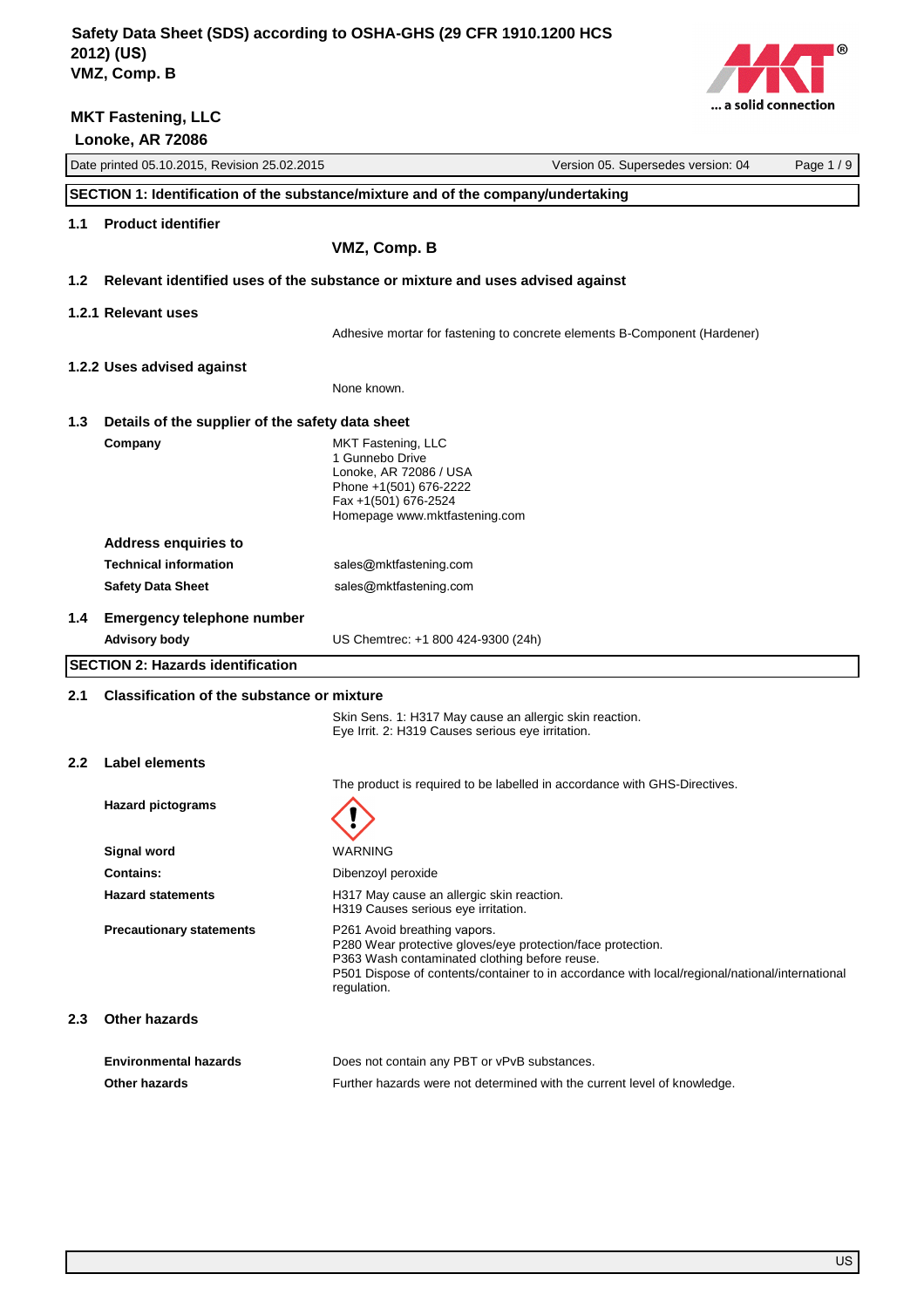

Date printed 05.10.2015, Revision 25.02.2015 Version 05. Supersedes version: 04 Page 2 / 9

## **SECTION 3: Composition / Information on ingredients**

### **Product-type:**

**The product is a mixture.**

|     |                                      | Range [%] Substance             |                                                                                                                                                                                                                  |
|-----|--------------------------------------|---------------------------------|------------------------------------------------------------------------------------------------------------------------------------------------------------------------------------------------------------------|
|     | 1 - < 20 Dibenzoyl peroxide          |                                 |                                                                                                                                                                                                                  |
|     | CAS: 94-36-0                         |                                 |                                                                                                                                                                                                                  |
|     |                                      |                                 | GHS: Org. Perox. B: H241 - Eye Irrit. 2: H319 - Skin Sens. 1: H317 - Aquatic Acute 1: H400, M = 10                                                                                                               |
|     |                                      |                                 | 1 - <5 Reaction mass of Diethylene glycole dibenzoate, Dipropylene glycole dibenzoate and Triethylene glycol dibenzoate                                                                                          |
|     |                                      |                                 |                                                                                                                                                                                                                  |
|     |                                      | 1 - <5 2-Ethylhexyl benzoate    |                                                                                                                                                                                                                  |
|     |                                      | CAS: 5444-75-7                  |                                                                                                                                                                                                                  |
|     |                                      | GHS: Aquatic Chronic 4: H413    |                                                                                                                                                                                                                  |
|     |                                      | 1 - <5   Quartz (< $10 \mu m$ ) |                                                                                                                                                                                                                  |
|     |                                      | CAS: 14808-60-7                 |                                                                                                                                                                                                                  |
|     |                                      | GHS: STOT RE 1: H372            |                                                                                                                                                                                                                  |
|     | <b>Comment on component parts</b>    |                                 | The quartz in this preparation is not available on foreseeable use.<br>Substances of Very High Concern - SVHC: substances are not contained or are below 0,1%.<br>For full text of H-statements: see SECTION 16. |
|     | <b>SECTION 4: First aid measures</b> |                                 |                                                                                                                                                                                                                  |
| 4.1 | Description of first aid measures    |                                 |                                                                                                                                                                                                                  |
|     | <b>General information</b>           |                                 | Take off contaminated clothing and wash before reuse.                                                                                                                                                            |
|     | <b>Inhalation</b>                    |                                 | Ensure supply of fresh air.<br>In the event of symptoms seek medical treatment.                                                                                                                                  |
|     | <b>Skin contact</b>                  |                                 | In case of contact with skin wash off immediately with soap and water.<br>Consult a doctor if skin irritation persists.                                                                                          |
|     | Eye contact                          |                                 | Rinse cautiously with water for several minutes. Remove contact lenses, if present and easy<br>to do. Continue rinsing.<br>If eye irritation persists: Get medical advice/attention.                             |
|     | Ingestion                            |                                 | Get medical advice.<br>Rinse out mouth and give plenty of water to drink.                                                                                                                                        |
| 4.2 |                                      |                                 | Most important symptoms and effects, both acute and delayed                                                                                                                                                      |
|     |                                      |                                 | Allergic reactions                                                                                                                                                                                               |
|     |                                      |                                 | Irritant effects                                                                                                                                                                                                 |
|     |                                      |                                 |                                                                                                                                                                                                                  |

### **4.3 Indication of any immediate medical attention and special treatment needed**

Treat symptomatically.

|     | <b>SECTION 5: Fire-fighting measures</b>              |                                                                             |  |
|-----|-------------------------------------------------------|-----------------------------------------------------------------------------|--|
| 5.1 | <b>Extinguishing media</b>                            |                                                                             |  |
|     | Suitable extinguishing media                          | Carbon dioxide.<br>Dry powder.<br>Water spray jet.                          |  |
|     | Extinguishing media that must not<br>be used          | Full water jet<br>Foam.                                                     |  |
| 5.2 | Special hazards arising from the substance or mixture |                                                                             |  |
|     |                                                       | In the event of fire the following can be released:<br>Carbon monoxide (CO) |  |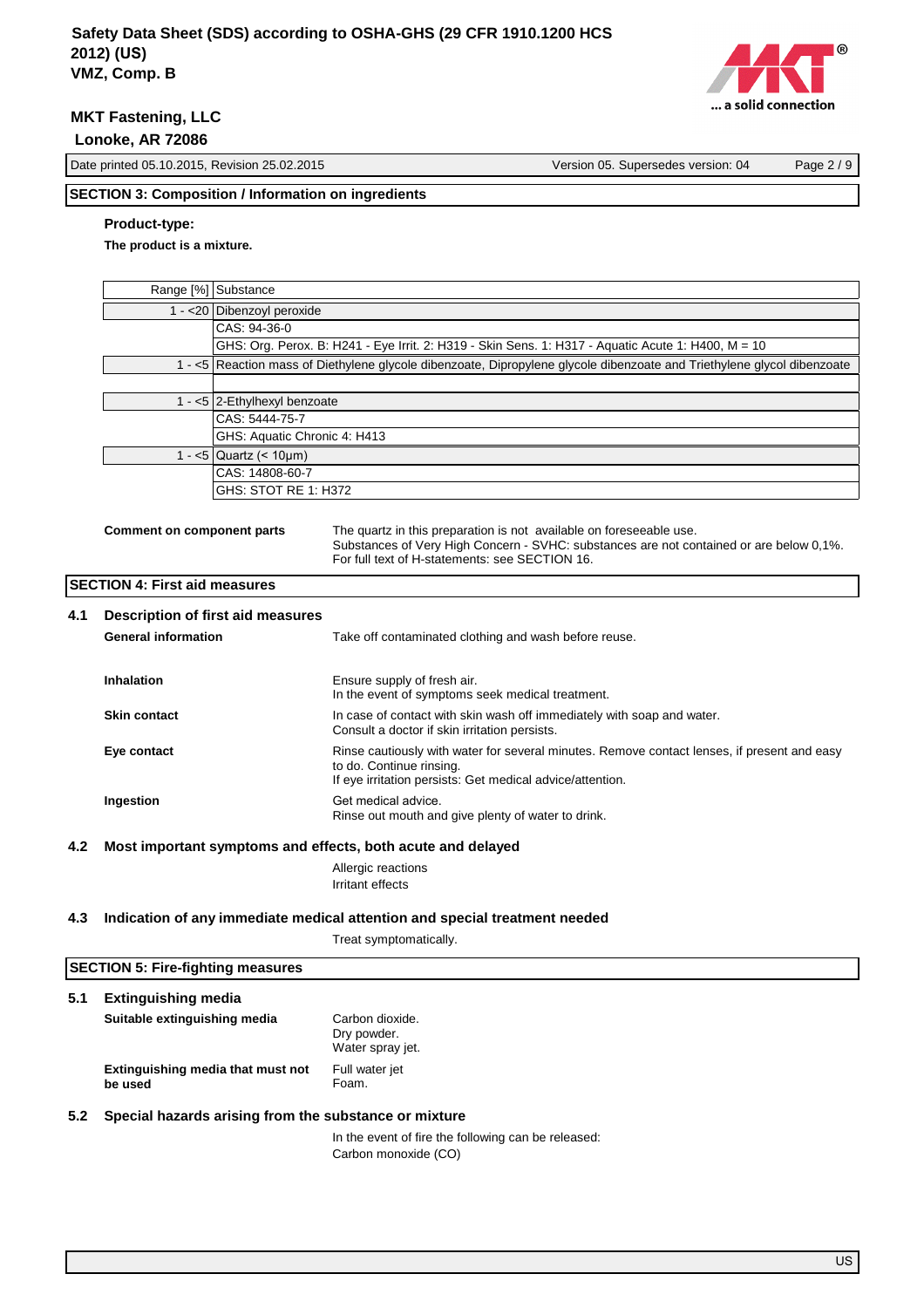

|                                                                     | Date printed 05.10.2015, Revision 25.02.2015  | Version 05. Supersedes version: 04<br>Page 3/9                                                                                                                                                                                                          |
|---------------------------------------------------------------------|-----------------------------------------------|---------------------------------------------------------------------------------------------------------------------------------------------------------------------------------------------------------------------------------------------------------|
| 5.3                                                                 | <b>Advice for firefighters</b>                |                                                                                                                                                                                                                                                         |
|                                                                     |                                               | Do not inhale explosion and/or combustion gases.<br>Use self-contained breathing apparatus.                                                                                                                                                             |
|                                                                     |                                               | Fire residues must be disposed of in accordance within the local regulations.                                                                                                                                                                           |
|                                                                     | <b>SECTION 6: Accidental release measures</b> |                                                                                                                                                                                                                                                         |
| 6.1                                                                 |                                               | Personal precautions, protective equipment and emergency procedures                                                                                                                                                                                     |
|                                                                     |                                               | Ensure adequate ventilation.<br>Use personal protective equipment.<br>High risk of slipping due to leakage/spillage of product.<br>Keep away from all sources of ignition.                                                                              |
| 6.2                                                                 | <b>Environmental precautions</b>              |                                                                                                                                                                                                                                                         |
|                                                                     |                                               | Do not discharge into the drains/surface waters/groundwater.<br>In case the product spills into drains/surface waters/groundwater, immediately inform the<br>authorities.                                                                               |
| 6.3<br>Methods and material for containment and cleaning up         |                                               |                                                                                                                                                                                                                                                         |
|                                                                     |                                               | Take up mechanically.<br>Take up residues with absorbent material (e.g. sand, sawdust, general purpose binder,<br>diatomaceous earth).<br>Dispose of absorbed material in accordance within the regulations.                                            |
| 6.4                                                                 | <b>Reference to other sections</b>            |                                                                                                                                                                                                                                                         |
|                                                                     |                                               | See SECTION 8+13                                                                                                                                                                                                                                        |
|                                                                     | <b>SECTION 7: Handling and storage</b>        |                                                                                                                                                                                                                                                         |
| 7.1                                                                 | <b>Precautions for safe handling</b>          |                                                                                                                                                                                                                                                         |
|                                                                     |                                               | Use only in well-ventilated areas.                                                                                                                                                                                                                      |
|                                                                     |                                               | Keep away from all sources of ignition - Refrain from smoking.                                                                                                                                                                                          |
|                                                                     |                                               | Take off contaminated clothing and wash before reuse.<br>Do not eat, drink, smoke or take drugs at work.<br>Wash hands before breaks and after work.<br>Use barrier skin cream.                                                                         |
| Conditions for safe storage, including any incompatibilities<br>7.2 |                                               |                                                                                                                                                                                                                                                         |
|                                                                     |                                               | Keep only in original container.<br>Prevent penetration into the ground.                                                                                                                                                                                |
|                                                                     |                                               | Do not store together with food and animal food/diet.                                                                                                                                                                                                   |
|                                                                     |                                               | Keep container in a well-ventilated place.<br>Keep container tightly closed.<br>Keep in a cool place. Store in a dry place.<br>Store in a dark place.<br>Protect from atmospheric moisture and water.<br>Recommended storage temperature: 5 °C - +25 °C |
| 7.3                                                                 | Specific end use(s)                           |                                                                                                                                                                                                                                                         |
|                                                                     |                                               | See product use, SECTION 1.2                                                                                                                                                                                                                            |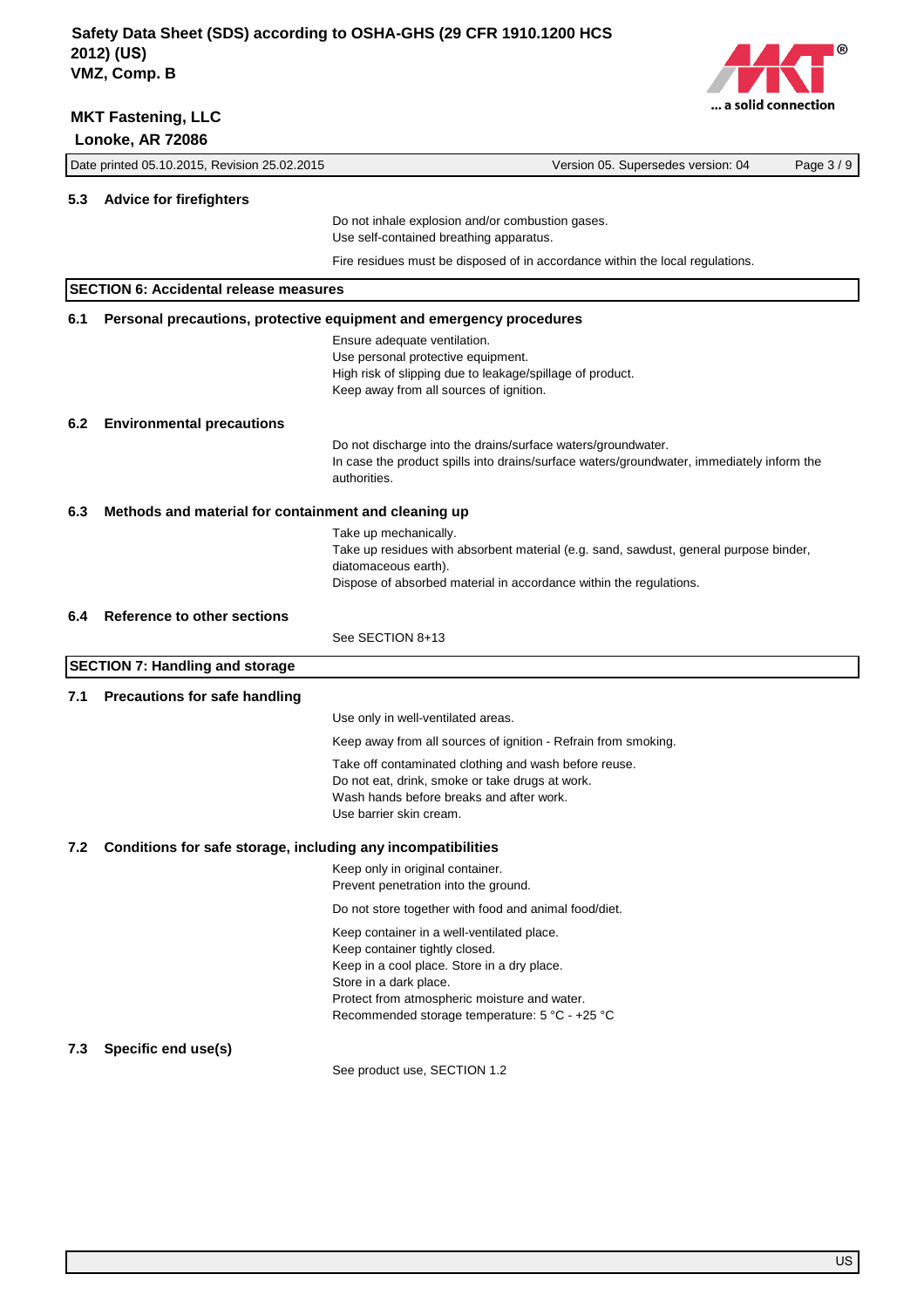

# **MKT Fastening, LLC**

 **Lonoke, AR 72086**

| Date printed 05.10.2015, Revision 25.02.2015                              | Version 05. Supersedes version: 04 | Page $4/9$ |
|---------------------------------------------------------------------------|------------------------------------|------------|
|                                                                           |                                    |            |
| $[OPTOTIM]$ 0. $[Transcous$ controlate and an initial control of $[0, 0]$ |                                    |            |

### **SECTION 8: Exposure controls/personal protection**

## **8.1 Control parameters**

**Ingredients with occupational exposure limits to be monitored (US)**

|  | Range [%] Substance                                   |  |
|--|-------------------------------------------------------|--|
|  | 1 - < 20   Dibenzoyl peroxide                         |  |
|  | CAS: 94-36-0                                          |  |
|  | Long-term exposure: 5 mg/m <sup>3</sup> , OSHA, NIOSH |  |

### **DNEL**

|      | Range [%] Substance                                                                   |
|------|---------------------------------------------------------------------------------------|
|      | 1 - <20 Dibenzoyl peroxide, CAS: 94-36-0                                              |
|      | Industrial, dermal, Long-term - systemic effects: 6,6 mg/kg bw/d.                     |
|      | Industrial, inhalative, Long-term - systemic effects: 11,75 mg/m <sup>3</sup> .       |
|      | general population, oral, Long-term - systemic effects: 1,65 mg/kg bw/d.              |
|      | general population, dermal, Long-term - systemic effects: 3,3 mg/kg bw/d.             |
|      | general population, inhalative, Long-term - systemic effects: 2,9 mg/m <sup>3</sup> . |
| ---- |                                                                                       |

### **PNEC**

| Range [%] Substance                       |
|-------------------------------------------|
| 1 - < 20 Dibenzoyl peroxide, CAS: 94-36-0 |
| oral (food), 6,67 mg/kg dw.               |
| soil, 0,0758 mg/kg dw.                    |
| sediment (freshwater), 0,338 mg/kg dw.    |
| sewage treatment plants (STP), 0,35 mg/l. |
| freshwater, 0,000602 mg/l.                |
| seawater, 0,0000602 mg/l.                 |

## **8.2 Exposure controls**

| Additional advice on system design                             | Ensure adequate ventilation on workstation.                                                                                                                                                                                                                                                                                |
|----------------------------------------------------------------|----------------------------------------------------------------------------------------------------------------------------------------------------------------------------------------------------------------------------------------------------------------------------------------------------------------------------|
| Eye protection                                                 | Tightly fitting goggles. (EN 166:2001)                                                                                                                                                                                                                                                                                     |
| <b>Hand protection</b>                                         | The details concerned are recommendations. Please contact the glove supplier for further<br>information.<br>In splash contact<br>Nitrile rubber, $>120$ min (EN 374).<br>In full contact:<br>Butyl rubber, >480 min (EN 374).                                                                                              |
| <b>Skin protection</b>                                         | Protective clothing.                                                                                                                                                                                                                                                                                                       |
|                                                                | Avoid contact with eyes and skin.<br>Do not inhale gases/vapors/aerosols.<br>Personal protective equipment should be selected specifically for the working place,<br>depending on concentration and quantity handled. The resistance of this equipment to<br>chemicals should be ascertained with the respective supplier. |
| <b>Respiratory protection</b>                                  | If ventilation is insufficient, wear respiratory protection.<br>Short term: filter apparatus, combination filter A-P2.                                                                                                                                                                                                     |
| <b>Thermal hazards</b>                                         | not applicable                                                                                                                                                                                                                                                                                                             |
| Delimitation and monitoring of the<br>environmental exposition | Protect the environment by applying appropriate control measures to prevent or limit<br>emissions.                                                                                                                                                                                                                         |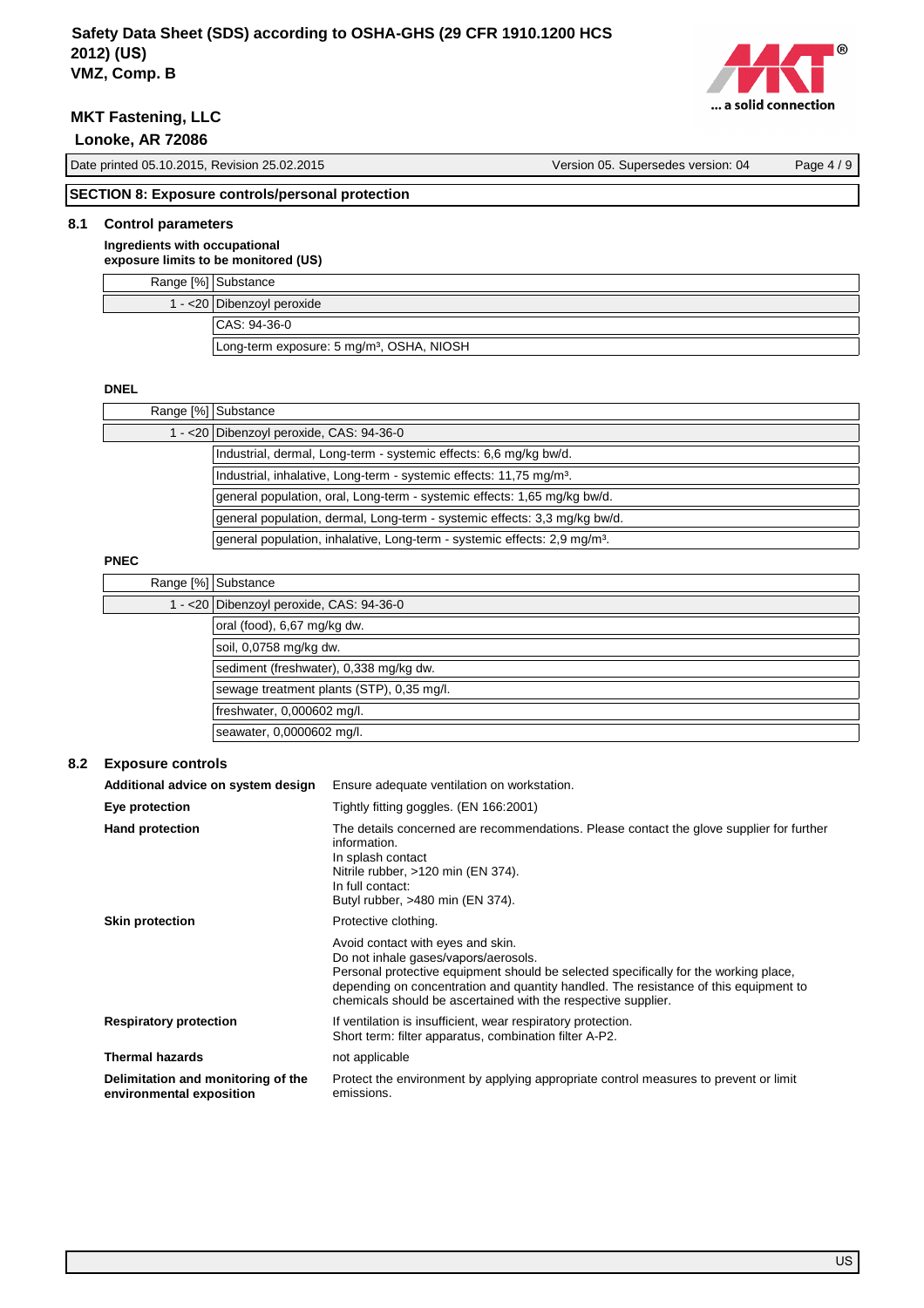

0 ... a solid connection

Version 05. Supersedes version: 04 Page 5 / 9

### **SECTION 9: Physical and chemical properties 9.1 Information on basic physical and chemical properties Form** pasty black characteristic not determined not applicable not applicable **Color Odor Odor threshold pH-value pH-value [1%] Boiling point [°C]** not determined **Flash point [°C]** 116 **Flammability [°C]** not determined **Lower explosion limit** not determined **Upper explosion limit** not determined **Oxidizing properties** Active oxygen content  $1%$ No classification. **Vapor pressure/gas pressure [kPa]** not determined **Density [g/ml]** not determined **Bulk density [kg/m<sup>3</sup>]** not applicable **Solubility in water imaging insoluble Partition coefficient [n-octanol/water]** not determined

not determined not determined not determined **in air Evaporation speed Melting point [°C] Autoignition temperature [°C] Decomposition temperature [°C]** not determined

**Relative vapor density determined** 

**Viscosity not determined** 

### **9.2 Other information**

No information available.

not determined

### **SECTION 10: Stability and reactivity**

### **10.1 Reactivity**

See SECTION 10.3.

### **10.2 Chemical stability**

Stable under normal ambient conditions (ambient temperature).

### **10.3 Possibility of hazardous reactions**

Reactions with oxidizing agents.

### **10.4 Conditions to avoid**

Strong heating. See SECTION 7.2.

### **10.5 Incompatible materials**

Strong oxidizing agent.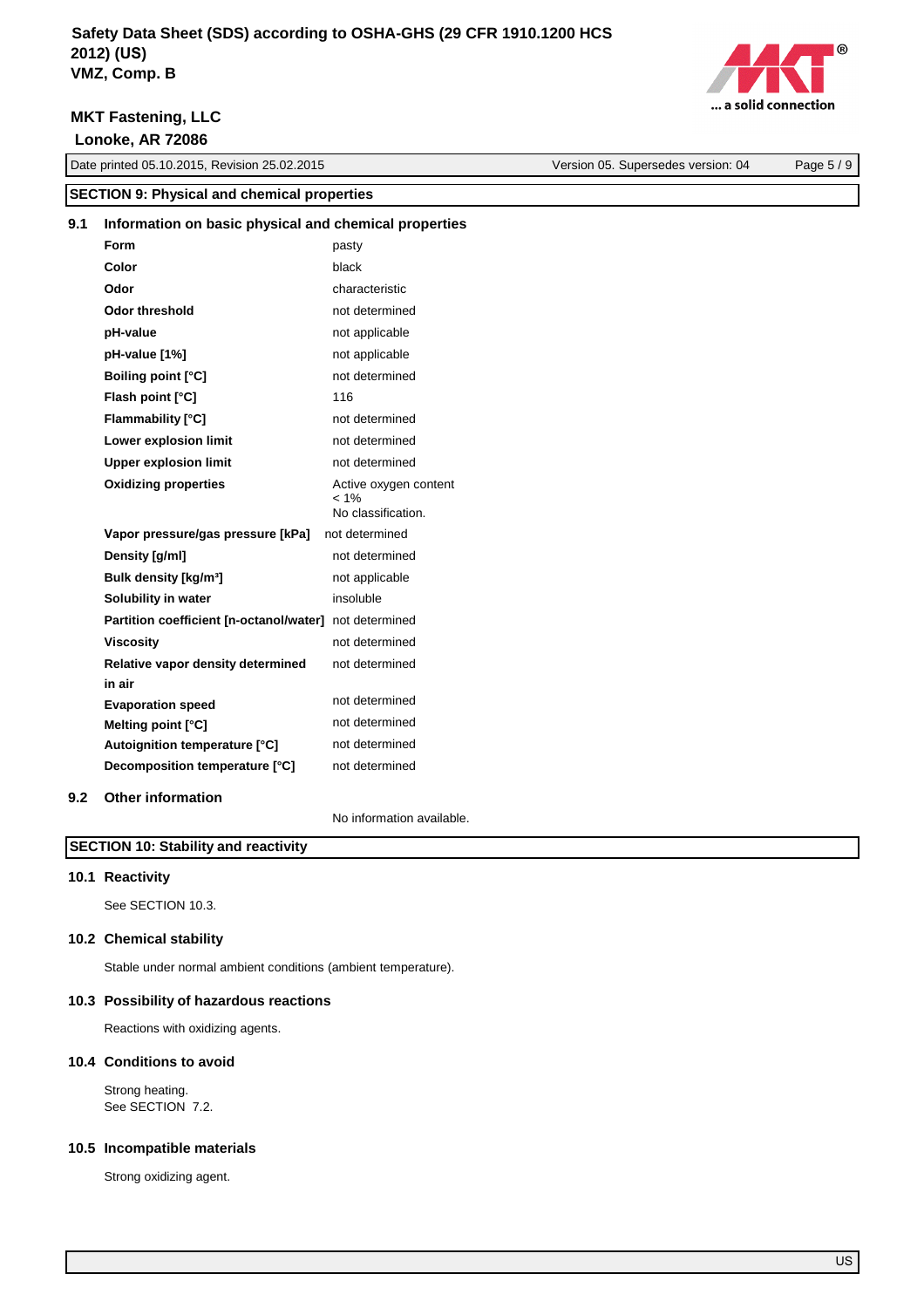

Date printed 05.10.2015, Revision 25.02.2015 Version 05. Supersedes version: 04 Page 6 / 9

### **10.6 Hazardous decomposition products**

No hazardous decomposition products known.

### **SECTION 11: Toxicological information**

### **11.1 Information on toxicological effects**

### **Acute toxicity**

| Range [%] Substance                          |
|----------------------------------------------|
| 1 - <5 2-Ethylhexyl benzoate, CAS: 5444-75-7 |
| LD50, dermal, Rabbit: >5000 mg/kg bw.        |
| LD50, oral, Rat: >2000 mg/kg bw.             |
| 1 - < 20 Dibenzoyl peroxide, CAS: 94-36-0    |
| LD50, oral, Rat: >5000 mg/kg.                |

| Serious eye damage/irritation                         | not determined                                                                                                                                                                                                                                                                                                                                            |
|-------------------------------------------------------|-----------------------------------------------------------------------------------------------------------------------------------------------------------------------------------------------------------------------------------------------------------------------------------------------------------------------------------------------------------|
| Skin corrosion/irritation                             | not determined                                                                                                                                                                                                                                                                                                                                            |
| Respiratory or skin sensitisation                     | not determined                                                                                                                                                                                                                                                                                                                                            |
| Specific target organ toxicity -<br>single exposure   | not determined                                                                                                                                                                                                                                                                                                                                            |
| Specific target organ toxicity -<br>repeated exposure | not determined                                                                                                                                                                                                                                                                                                                                            |
| <b>Mutagenicity</b>                                   | There is no evidence of any mutagenic effects.                                                                                                                                                                                                                                                                                                            |
| <b>Reproduction toxicity</b>                          | There is no evidence of any reproductive toxicity effects.                                                                                                                                                                                                                                                                                                |
| Carcinogenicity                                       | There is no evidence of any carcinogenic effects.                                                                                                                                                                                                                                                                                                         |
| <b>General remarks</b>                                |                                                                                                                                                                                                                                                                                                                                                           |
|                                                       | Toxicological data of complete product are not available.<br>The toxicity data listed pertaining to the ingredients are intended for those working in the<br>medicinal professions, experts for occupational health and safety and toxicologists. The<br>toxicity data pertaining to the ingredients were supplied by the manufacturers of raw materials. |

# **SECTION 12: Ecological information**

### **12.1 Toxicity**

| Product                                                 |
|---------------------------------------------------------|
| EC50, (72h), Pseudokirchneriella subcapitata: > 1 mg/l. |
| $\vert$ EC50, (48h), Daphnia magna: > 1 mg/l.           |

| Range [%] Substance |                                                                       |
|---------------------|-----------------------------------------------------------------------|
|                     | 1 - < 20 Dibenzoyl peroxide, CAS: 94-36-0                             |
|                     | LC50, (96h), Oncorhynchus mykiss: 0,0602 mg/l (OECD 203).             |
|                     | LC50, (96h), fish: 1,7-2,4 mg/l (OECD 203).                           |
|                     | EC50, (48h), Daphnia magna: 2,91 mg/l (OECD 202).                     |
|                     | EC50, (48h), Daphnia magna: 0,11 mg/l (OECD 202).                     |
|                     | EC50, (72h), Pseudokirchneriella subcapitata: 0,0711 mg/l (OECD 201). |
|                     | NOEC, (48h), Daphnia magna: 1,99 mg/l.                                |

# **12.2 Persistence and degradability**

| <b>Behaviour in environment</b><br>compartments | not determined |
|-------------------------------------------------|----------------|
| Behaviour in sewage plant                       | not determined |
| <b>Biological degradability</b>                 | not determined |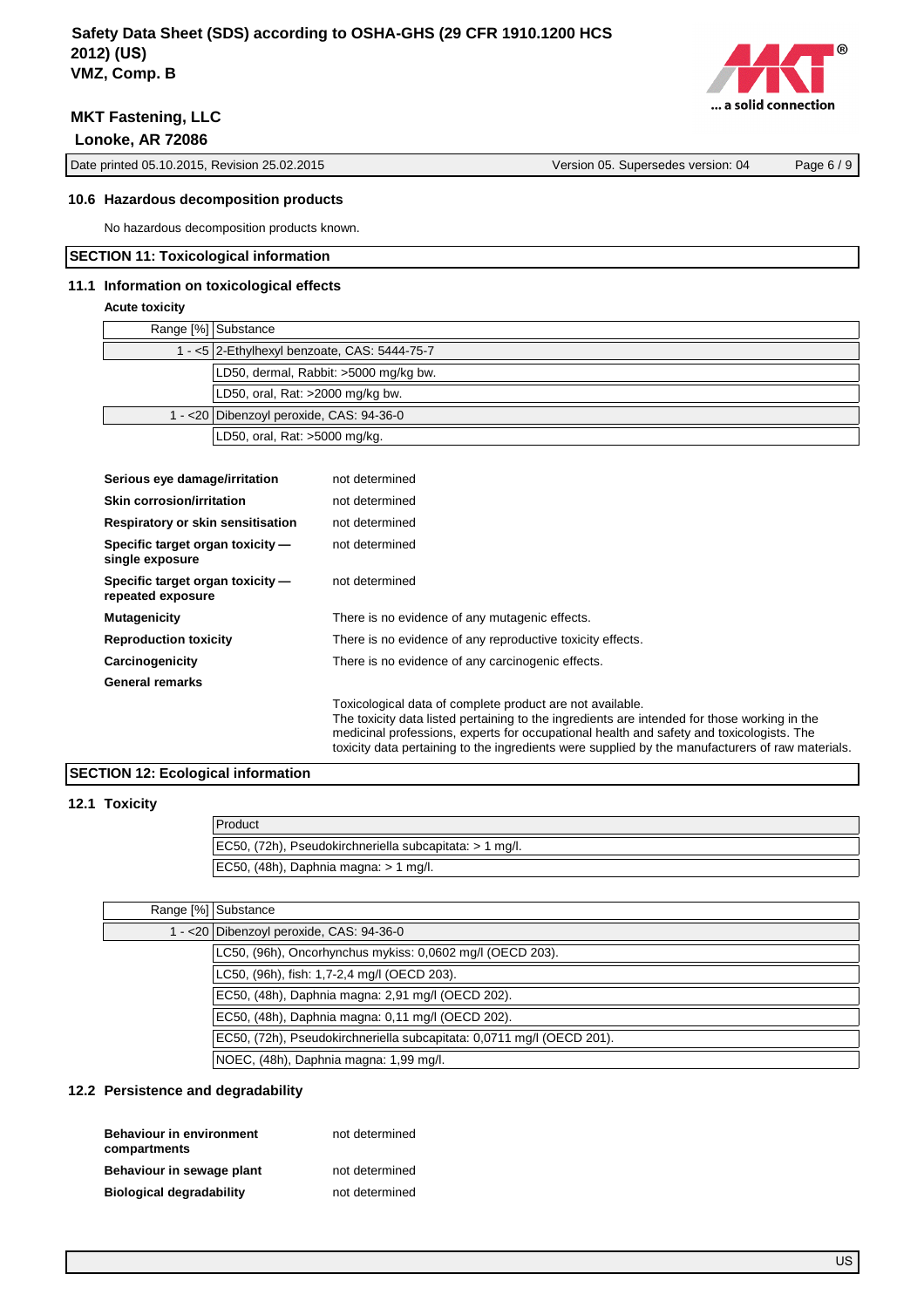Date printed 05.10.2015, Revision 25.02.2015 Version 05. Supersedes version: 04 Page 7 / 9

... a solid connection

**O** 

#### **12.3 Bioaccumulative potential**

No information available.

### **12.4 Mobility in soil**

No information available.

### **12.5 Results of PBT and vPvB assessment**

Based on all available information not to be classified as PBT or vPvB respectively.

### **12.6 Other adverse effects**

No classification due to toxicological investigations. The toxicity data pertaining to the ingredients were supplied by the manufacturers of raw materials. Do not discharge product unmonitored into the environment.

### **SECTION 13: Disposal considerations**

| <b>Product</b>                       | Disposal in an incineration plant in accordance with the regulations of the local authorities.                                                          |
|--------------------------------------|---------------------------------------------------------------------------------------------------------------------------------------------------------|
| Contaminated packaging               | Uncontaminated packaging may be taken for recycling.<br>Packaging that cannot be cleaned should be disposed of as for product.                          |
| <b>RCRA Hazard Class (40CFR 261)</b> | Waste must be disposed of in accordance with federal, state and local environmental control<br>regulations. Consult your local or regional authorities. |

### **SECTION 14: Transport**

#### **14.1 UN number**

See SECTION 14.2 in accordance with UN shipping name

### **14.2 UN proper shipping name**

| Transport by land according to ADR/RID   | NO DANGEROUS GOODS                  |
|------------------------------------------|-------------------------------------|
| Inland navigation (ADN)                  | NO DANGEROUS GOODS                  |
| Marine transport in accordance with IMDG | NOT CLASSIFIED AS "DANGEROUS GOODS" |
| Air transport in accordance with IATA    | NOT CLASSIFIED AS "DANGEROUS GOODS" |
| 8 OT Road Shipment Information (49 CFR)  | NOT CLASSIFIED AS "DANGEROUS GOODS" |

#### **14.3 Transport hazard class(es)**

See SECTION 14.2 in accordance with UN shipping name

### **14.4 Packing group**

See SECTION 14.2 in accordance with UN shipping name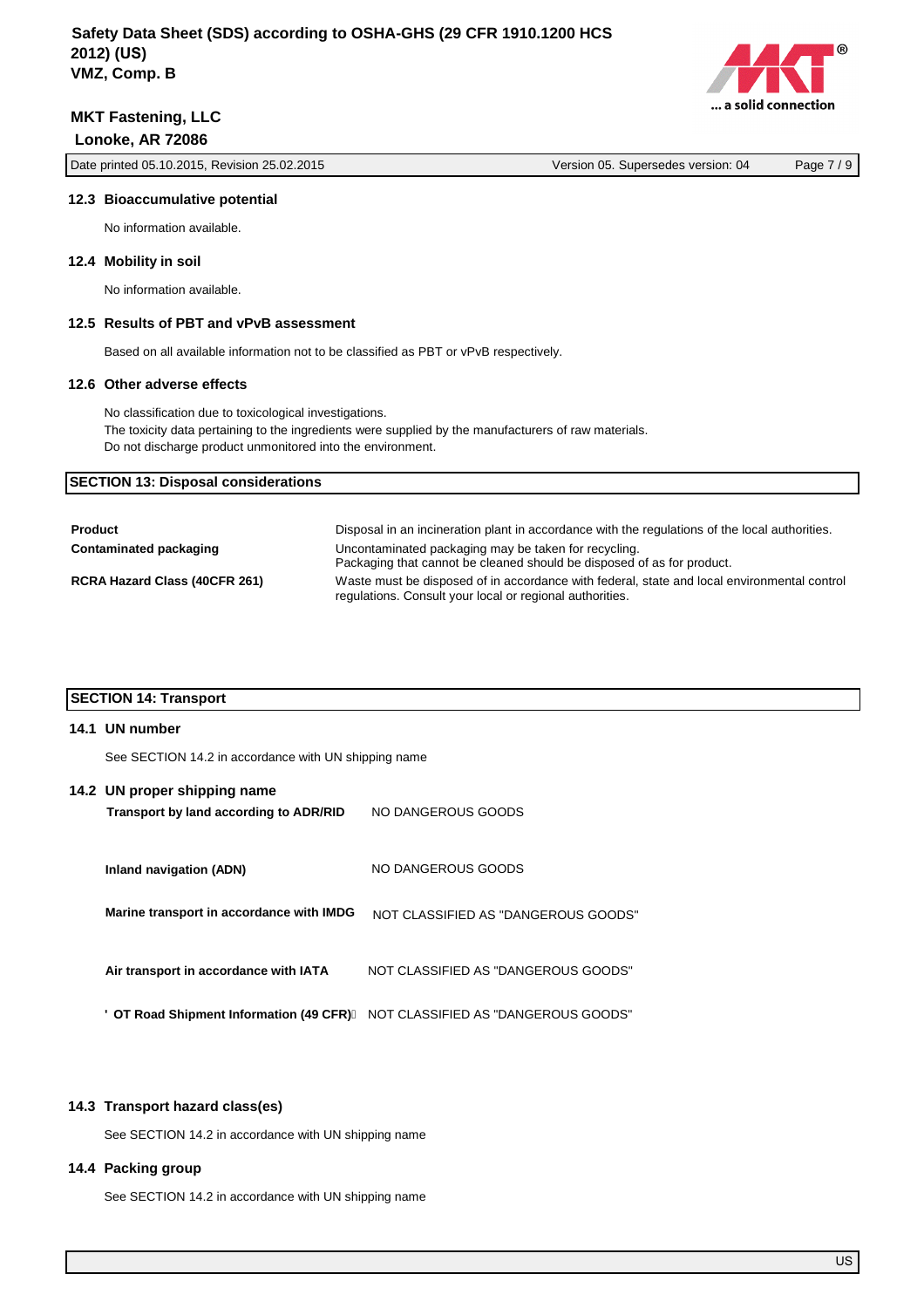

Date printed 05.10.2015, Revision 25.02.2015 Version 05. Supersedes version: 04 Page 8 / 9

### **14.5 Environmental hazards**

See SECTION 14.2 in accordance with UN shipping name

### **14.6 Special precautions for user**

Relevant information under SECTION 6 to 8.

### **14.7 Transport in bulk according to Annex II of MARPOL and the IBC Code**

not applicable

| <b>SECTION 15: Regulatory information</b>                                          |                                                                                                                                      |
|------------------------------------------------------------------------------------|--------------------------------------------------------------------------------------------------------------------------------------|
| <b>US Regulations</b>                                                              |                                                                                                                                      |
| <b>National regulations</b>                                                        | 29 CFR 1910.1200, HCS 2012, ANSI Z400.1-2010, OSHA-PEL, ACGIH-TLV, NTP, IARC,<br>SARA Title III, NFPA, TSCA, California - Prop. 65   |
| - SARA, 302                                                                        | This product does not contain any ingredients regulated under this list.                                                             |
| - SARA, 311                                                                        | This product does not contain any ingredients regulated under this list.                                                             |
| - SARA, 313                                                                        | This product contain one ingredient regulated under this list.<br>$(CAS 94-36-0)$                                                    |
| - CA Proposition 65                                                                | No components require labeling under California Proposition 65.                                                                      |
| - TSCA                                                                             | All chemical substances in this material are included on or exempted from listing on the<br>TSCA Inventory.                          |
| - FDA                                                                              | not applicable                                                                                                                       |
| <b>American Conference of Governmental</b><br><b>Industrial Hygienists - ACGIH</b> | A2 - Suspected Human Carcinogen<br>(CAS 14808-60-7)<br>A4: Not classifiable as a human carcinogen.<br>(CAS 94-36-0)                  |
| International Agency for Research on<br><b>Cancer IARC</b>                         | IARC: yes - contains crystalline silica.<br>IARC: Gruppe 3: Not classifiable as to its carcinogenicity to humans.<br>$(CAS 94-36-0)$ |
| <b>National Toxicology Program - NTP</b>                                           | This product is named NTP - National Toxicology Program (contains crystalline silica).                                               |
| <b>HAP-VOC</b>                                                                     | $0\%$                                                                                                                                |
| <b>Transport-regulations</b>                                                       | DOT-Classification, ADR (2013); IMDG-Code (2013, 36. Amdt.); IATA-DGR (2013).                                                        |
| <b>Other Right to Know Laws</b>                                                    |                                                                                                                                      |
| <b>SECTION 16: Other information</b>                                               |                                                                                                                                      |

### **16.1 Hazard statements (SECTION 3)**

H372 Causes damage to organs through prolonged or repeated exposure.

H413 May cause long lasting harmful effects to aquatic life.

H400 Very toxic to aquatic life.

- H317 May cause an allergic skin reaction.
- H319 Causes serious eye irritation.
- H241 Heating may cause a fire or explosion.

### **16.2 Ratings**

| <b>HMIS Ratings</b>        |                                                                                            |
|----------------------------|--------------------------------------------------------------------------------------------|
| <b>HEALTH</b>              | 2 2 - Moderate Hazard                                                                      |
| <b>FLAMMABILITY</b>        | 2 2 - Moderate Hazard                                                                      |
| <b>REACTIVITY</b>          | 1 1 - Slight Hazard                                                                        |
| <b>PERSONAL PROTECTION</b> | $X \mid X$ - Personal protection rating to be supplied by user depending on use conditions |
|                            |                                                                                            |

### **NFPA Ratings**



TOP, FLAMMABILITY: 2 - Moderate Hazard LEFT, HEALTH: 2 - Moderate Hazard RIGHT, REACTIVITY: 1 - Slight Hazard BOTTOM, SPECIAL NOTICE: -